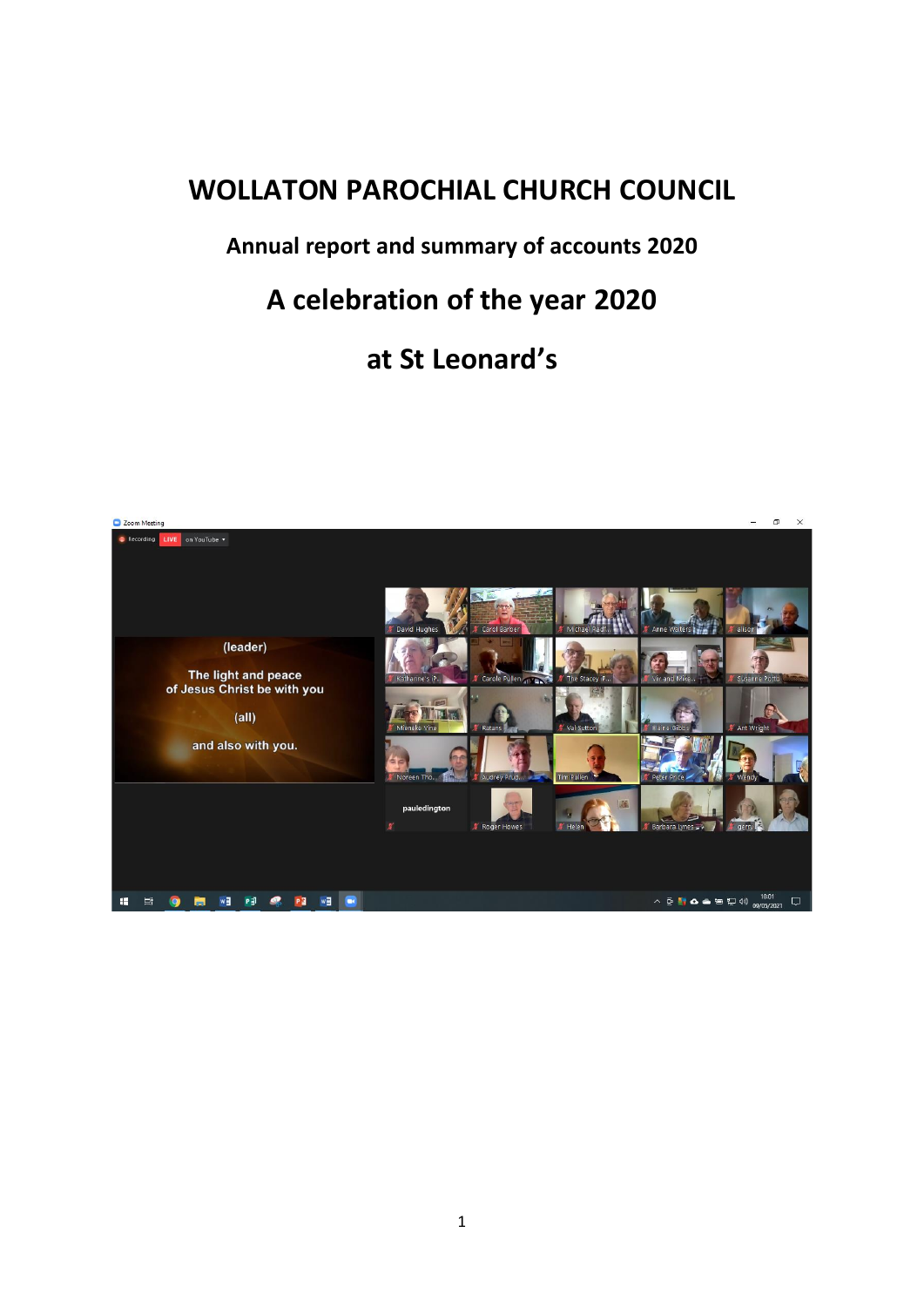## **St Leonard's Vision and Values Statement.**

## **Our Missional Vocation:**

Living for Jesus

## **Our Vision:**

Our vision is: To be a joyful and vibrant church empowered by the Holy Spirit, committed to sharing God's love with the wider community, welcoming partnership with others, so that all may be drawn into the abundant life of Christ.

## **Our priorities in mission:**

- Building the next generation of church
- Building relationships with people who find themselves in marginal and vulnerable. situations
- Building authentic community

#### \*\*\*\*\*\*\*\*\*\*\*\*\*\*\*\*\*\*\*\*\*\*\*\*\*\*\*\*

#### **Foreword**

2020 was a challenging year for all of us, and indeed the entire world. Little did we realise as we entered it what lay ahead. Covid-19 shaped everything. Much of what we used to call "normal life" ceased. Our ability to meet with others, to travel and, of course, to gather together for worship and to engage in many areas of ministry were seriously curtailed, particularly during the lockdown periods.

Nonetheless we managed to pivot quickly to the online world. Many of us had to climb a very steep learning curve; discovering how to video ourselves, record songs, meet on Zoom and livestream on YouTube. For some without internet connection, or unable to navigate the new world we found ourselves in, this presented major challenges. Yet technology enabled us to stay in touch and indeed to connect with some who otherwise would not have been able to join with us.

In this difficult year when many areas of our lives were dramatically impacted, our church community continued to seek ways of "loving one another and loving our neighbours". Our Link Neighbours system played a vital role in maintaining a basic level of communication and care for those already linked to the church. Our Connect groups (and other small groups), which had only just been set up as we entered the pandemic, enabled members to support and encourage one another. The Mothers Union also kept its members in touch with one another. We set up a small support network for those who needed shopping or prescriptions collecting.

Our Sunday worship moved online and, when possible, we held onsite services in St Leonard's, opening the building for individual prayer when we could. Messy Church adapted over the course of the year from onsite to online, to doorstep delivery! The Youth and Children's team continued to provide online meetings for our families and younger members, joining in a monthly "All Together"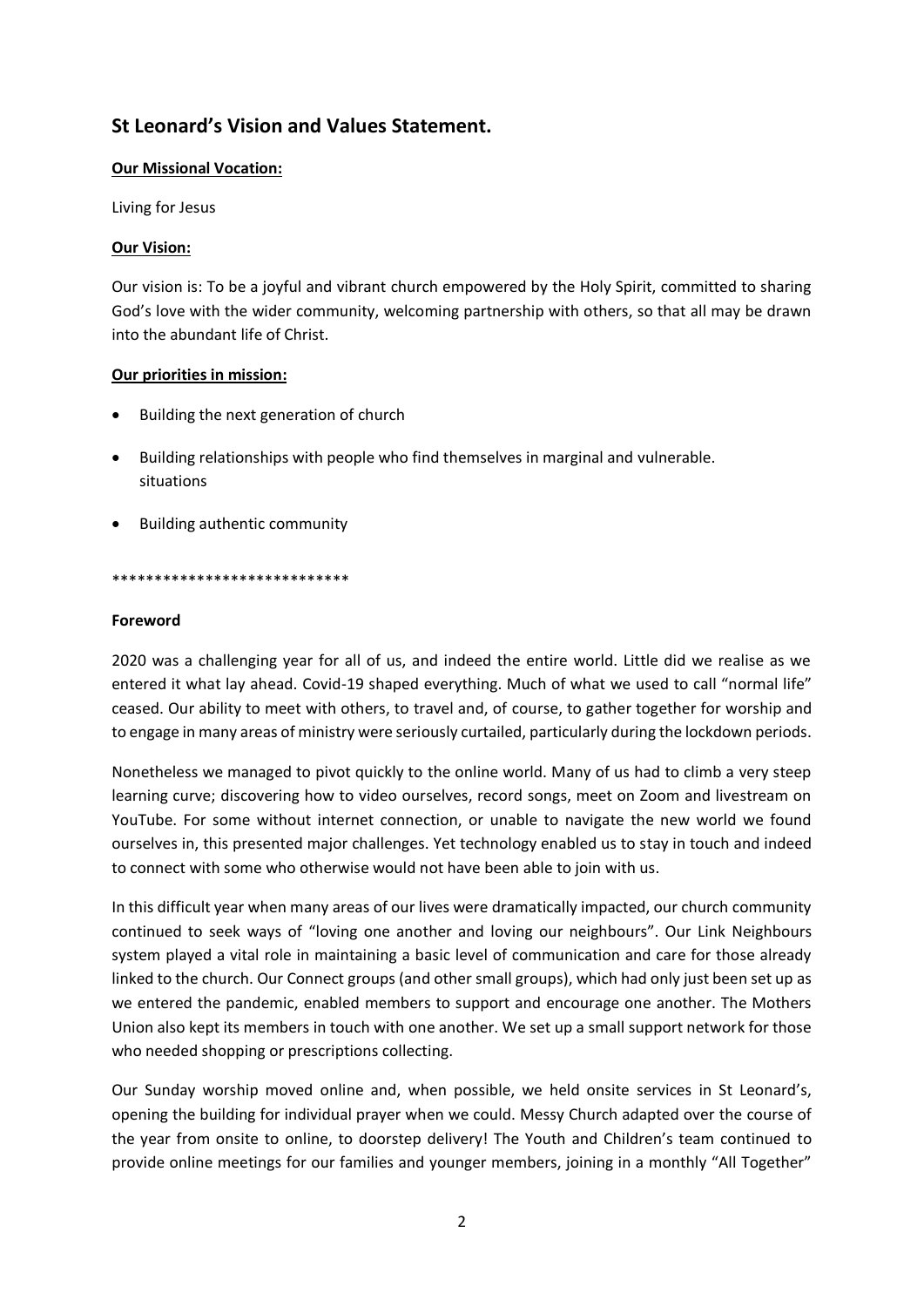service. The worship band battled with the restrictions to record songs when they could. Carols round the Pump became Carols round the community with some wonderful smaller gatherings in various streets around the parish to sing carols – we even had some visitors dropping in to the livestream from Sweden! Thy Kingdom Come was taken out into the community inviting all in the community to pray and express their hopes for the future.

For most of the year we managed to keep supporting the work of the Food Banks, at times working directly with the Hope Centre and when we could, taking supplies to St Martha's, Broxtowe when it was open. The Contact Home and Away group enabled us to keep supporting external charities and mission organisations. We were able to have some engagement with our local schools, particularly in the lead up to Christmas – a Christingle service with Fernwood over Microsoft Teams, some Christmas activity bags for Firbeck and some recorded talks for Bluecoat Wollaton.

These were just some of the ways in which our life as a church community continued through the year. In the midst of everything we experienced God's faithfulness and found things to be thankful for.

As we moved towards the end of the year the news of successful vaccine developments provided light at the end of the tunnel and hope of change. The recovery and rebuilding from the pandemic will take time. We became acutely aware of the significant disparities which characterise our society and indeed the world. 2021 will continue to be a pandemic year for much of the global community.

As someone put it "we have all been through the same storm, but in very different boats". Our experiences during the pandemic have been very varied and the outworking of those will also be quite different. And there is little doubt that we will have to continue dealing with the consequences of COVID-19 for a considerable time to come.

Yet we are a people of hope. God has not changed, and his kingdom of justice and peace will continue to break in. His promises stand firm, and he has promised never to leave us or forsake us. Whatever lies ahead we have solid grounds to look forward with faith and trust. Our challenge is to keep discerning where God is leading us in a changed, and changing, world. We all found ourselves dealing with considerable change in 2020, whether we wanted to or not. No doubt the future will involve more, but God is for us and for his world. There is good news for us to share; praying that John's vision from Revelation will be realised and many find their way into the kingdom of God through Jesus Christ.

*<sup>9</sup> After this I looked, and there was a great multitude that no one could count, from every nation, from all tribes and peoples and languages, standing before the throne and before the Lamb, robed in white, with palm branches in their hands. <sup>10</sup> They cried out in a loud voice, saying,*

*'Salvation belongs to our God who is seated on the throne, and to the Lamb!*'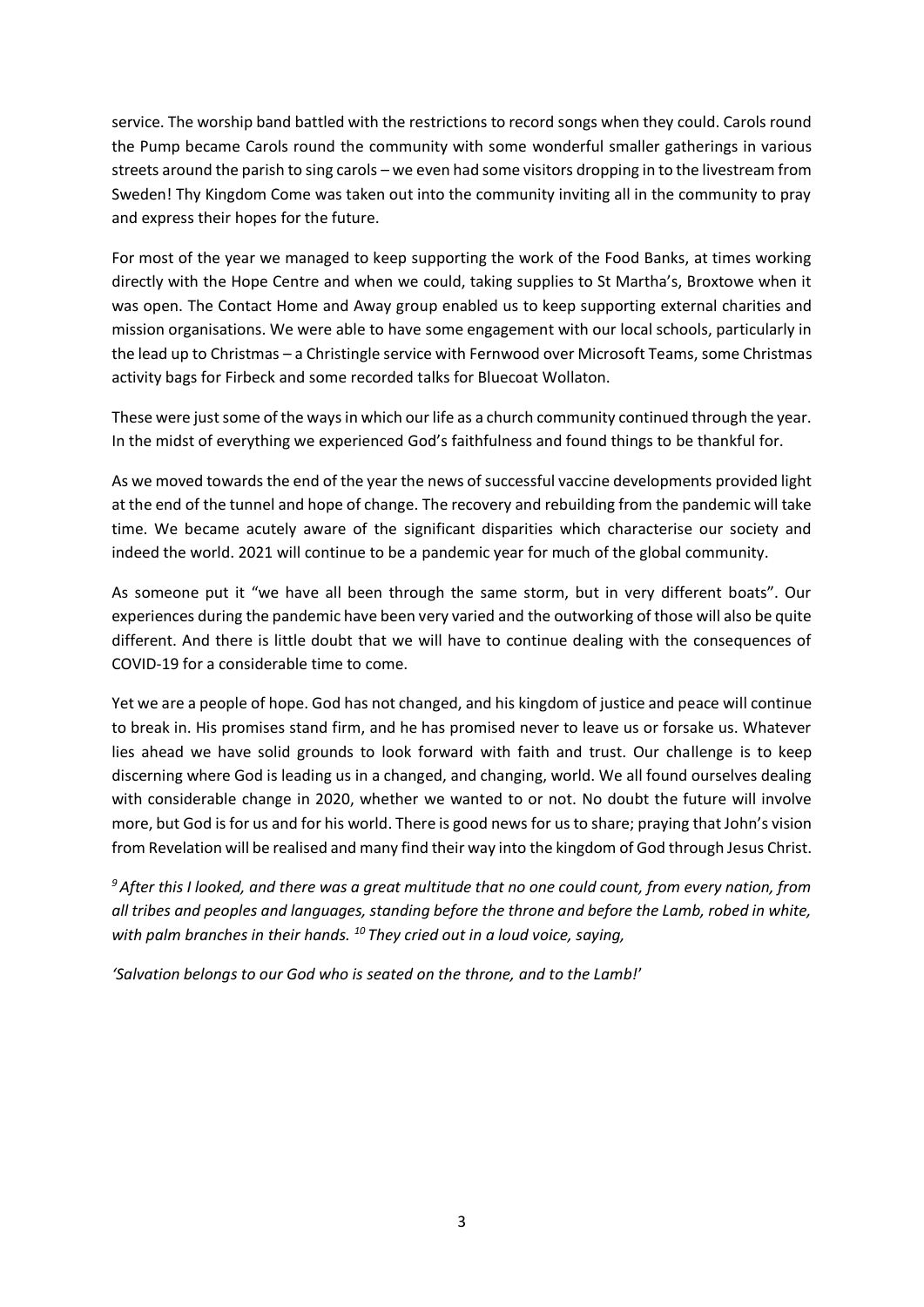#### **WOLLATON PAROCHIAL CHURCH COUNCIL**

#### **ANNUAL PAROCHIAL CHURCH MEETING**

**Sunday 30th May 2021**

**In St Leonard's Church (and online via Zoom) at 12 pm.**

#### **AGENDA**

1. Opening prayer and Dwelling in the Word

- 2. Apologies for absence
- 3. Minutes of the meeting held on 27th September 2020. *(to be confirmed)*
- 4. Matters arising from the minutes

5. Notification of any matters to be raised under any other business (to be submitted in writing to the Hon. Secretary by the previous evening to ensure an informed response)

- 6. Election of two Churchwardens for the year 2021/2022
- 7. Presentation of Electoral Roll, Erica Bailey
- 8. Report of the Hon. Secretary on the activities of the Council (see blue pages)

9. Report of the Hon. Treasurer, presentation of accounts for the year ending 31 December 2020 (see blue pages) and budget for 2021 (white pages), Ian Hall

10. Appointment of Auditor

11. Churchwardens' report on the fabric, goods and ornaments of the church Val Sutton and Mike Smith

12. Summary of Reports from Team Leaders (see white pages)

- 13. Report from Deanery Synod Anne Walters
- 14. Report from Diocesan Synod Roger Howes
- 15. Elections.

16. Date of next Annual Parochial Church Meeting: with the agreement of the annual meeting to be decided by the new PCC.

17. Any other business

18. Rector's review and closing prayers Tim Pullen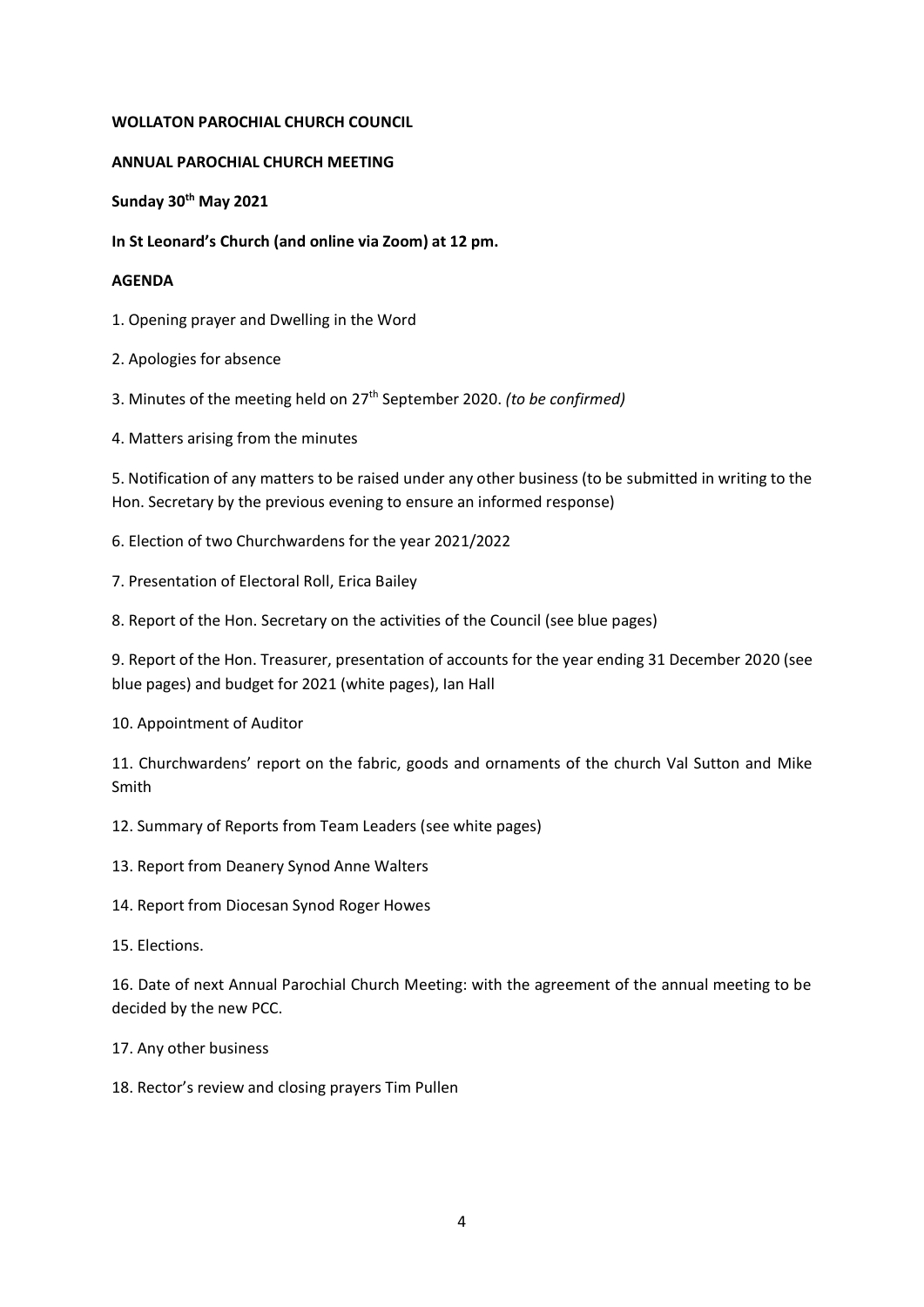#### **WOLLATON PAROCHIAL CHURCH COUNCIL**

#### **Annual Parochial Church Meeting for year ending 31st December 2019.**

Minutes of the Annual Parochial Church Meeting held on Sunday 27<sup>th</sup> September 2020 in St Leonard's Church, Wollaton at 12.00 pm and by Zoom. *(unconfirmed)*

Presenting: Tim Pullen (in the chair), Alison Hatton, Val Sutton.

Minute taking: Kate Breckles.

## *Documents provided included hard copies of the Annual Report and Accounts 2019 (also available in large print).*

## **A1/20. Opening prayer and Dwelling in the Word.**

The meeting was opened at 12.08. TP greeted everyone, on Zoom and in church. He read 1 John 4: 7- 16, the passage we have been using for Dwelling in the Word. This was followed by prayer.

#### **A2/20. Apologies for absence.**

Wendy Sutton-Pryce, Peter Welsh, Graham Birkett, Peter Price, Rosie Breckles, Joan and Jenny Eaton.

## **A3/20. Minutes of the meeting held on 7 th April 2019.**

The minutes were read and approved. The Rector signed the minutes.

#### **A4/20. Matters arising from the minutes.**

There were no matters arising.

#### **A5/20. Any other business.**

No notifications of AOB.

#### **A6/20. Election of two Churchwardens for the year 2020/2021.**

Election of Church Wardens to serve to the end of May 2021. Farewell to Ali Hatton after 6 years of faithful service. Two nominations have been received.

Val Sutton, proposed Charlotte Bolton, seconded by Ali Hatton. All in favour.

Mike Smith, proposed by Charlotte Bolton, seconded by Anne Walters. All in favour.

## **A7/20 Presentation of the Electoral Roll.**

At the meeting on Sunday Erica said "last year there were 308 people on the roll (214 resident in the parish), now 305 (216 resident). However, this is not what it says in the Annual Report]. The year opened with 420 (419 in 2018) names on the electoral roll. Following a complete revision of the roll in April 2019 the year ended with 307 (420) names on the roll.

The Electoral Roll was accepted by the meeting.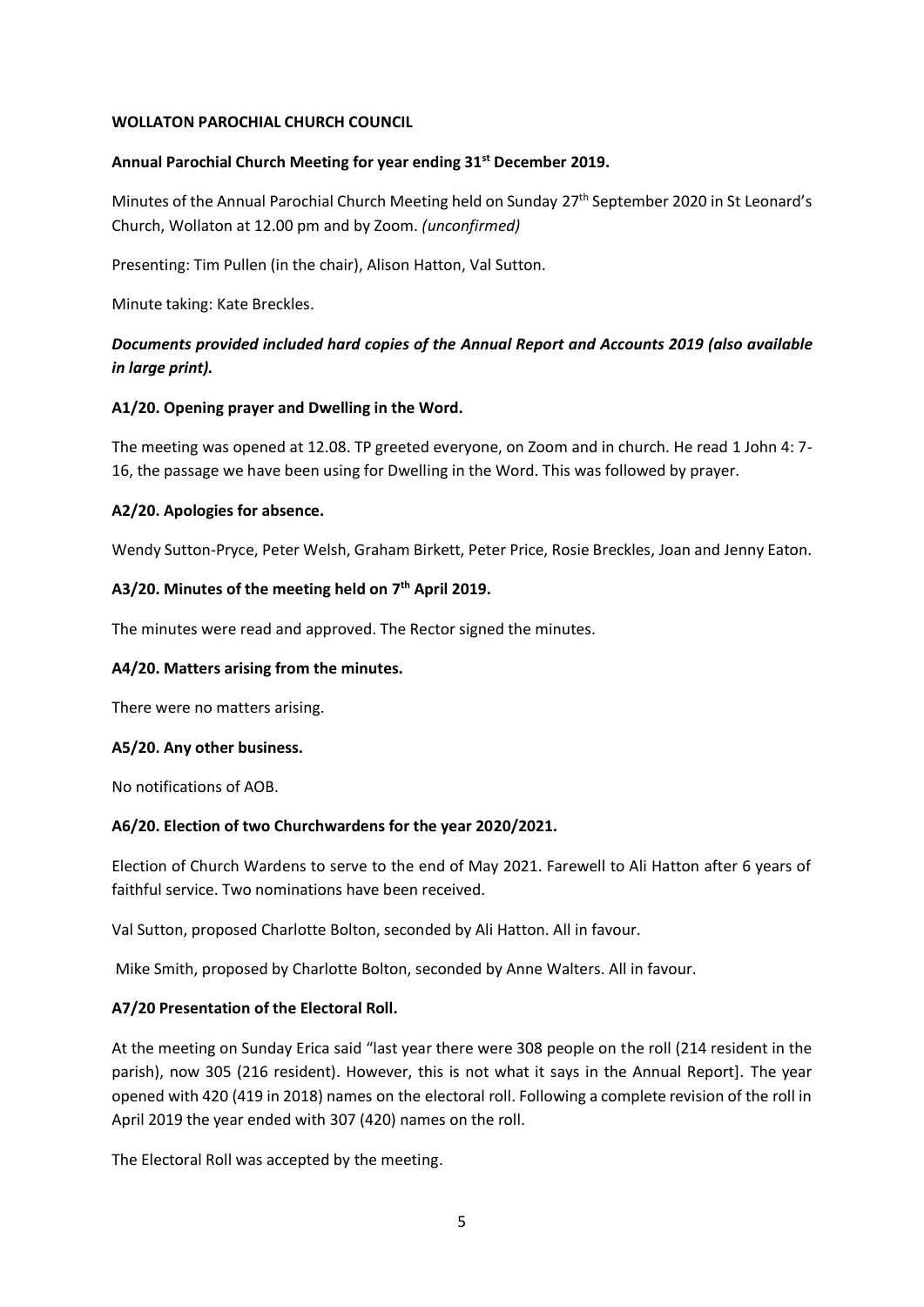#### **A8/20. Report of the Hon. Secretary on the activities of the Council.**

Report of the Hon Sec is on page 2 of the Financial Report, there were no comments.

## **A9/20. Report of the Hon. Treasurer, presentation of accounts for the year ending 31st December 2019 and budget for 2020.**

The accounts to the end of 2019 are in the Financial Report. Drawn up by our accountants, Haines Watt. They have been checked and approved by the PCC and sent to the Diocese. It was a reasonably straight forward year. Expenses were slightly higher than expected, investments did well. The Community Centre income has been severely affected for 2020. Regular giving has remained stable and unaffected.

Barbara Lynes asked how the Treasurer saw the investments doing in 2020. There has been a dip due to Covid but there is likely to be a recovery by 2021/22. The long-term outlook is good, now is not the time to sell.

#### **A10/20. Appointment of Auditor.**

Ian Hall proposed that we continue with Haines Watt, Barbara Lynes seconded, all in favour.

Tim Pullen thanked Ian Hall and Liz Norris for their roles in managing church finances. David Martin was thanked for managing the Planned Giving.

## **A11/20. Churchwardens' report on the fabric, goods and ornaments of the church.**

The Church Wardens' report on the fabric is in the Annual Report. The work on the roof is now complete. Tim Pullen thanked all who worked on the fabric, including Mick Wagstaff, Carol Barber, Trev Hatton, Roger Howes and the wardens.

#### **A12/20. Summary of reports from team leaders and The Community Centre Management Team.**

Team leaders' reports: in the Annual Report. Tim Pullen asked people to pray for all involved, and to consider becoming involved. Barbara Lynes pointed out that there is no Link Neighbours report. Tim Pullen thanked all Link volunteers, Karen Hanford and Alison Brooks for leadership, Mary Stacey for administration and communication.

#### **A13/20. Report from the Deanery Synod.**

The Deanery Synod report can be found in the Annual Report. No comments received.

#### **A14/20. Report of the Diocesan Synod.**

The Diocesan Synod report can be found in the Annual Report. No comments received.

#### **A15/20. Elections to PCC and Deanery Synod.**

Elections: Tim Pullen thanked all PCC members. Tim Pullen listed all those standing down this year – Ali Hatton, Anne Walters, Wendy Sutton-Pryce, Peter Price. Victoria Yeomans is standing down as she is moving to Cardiff.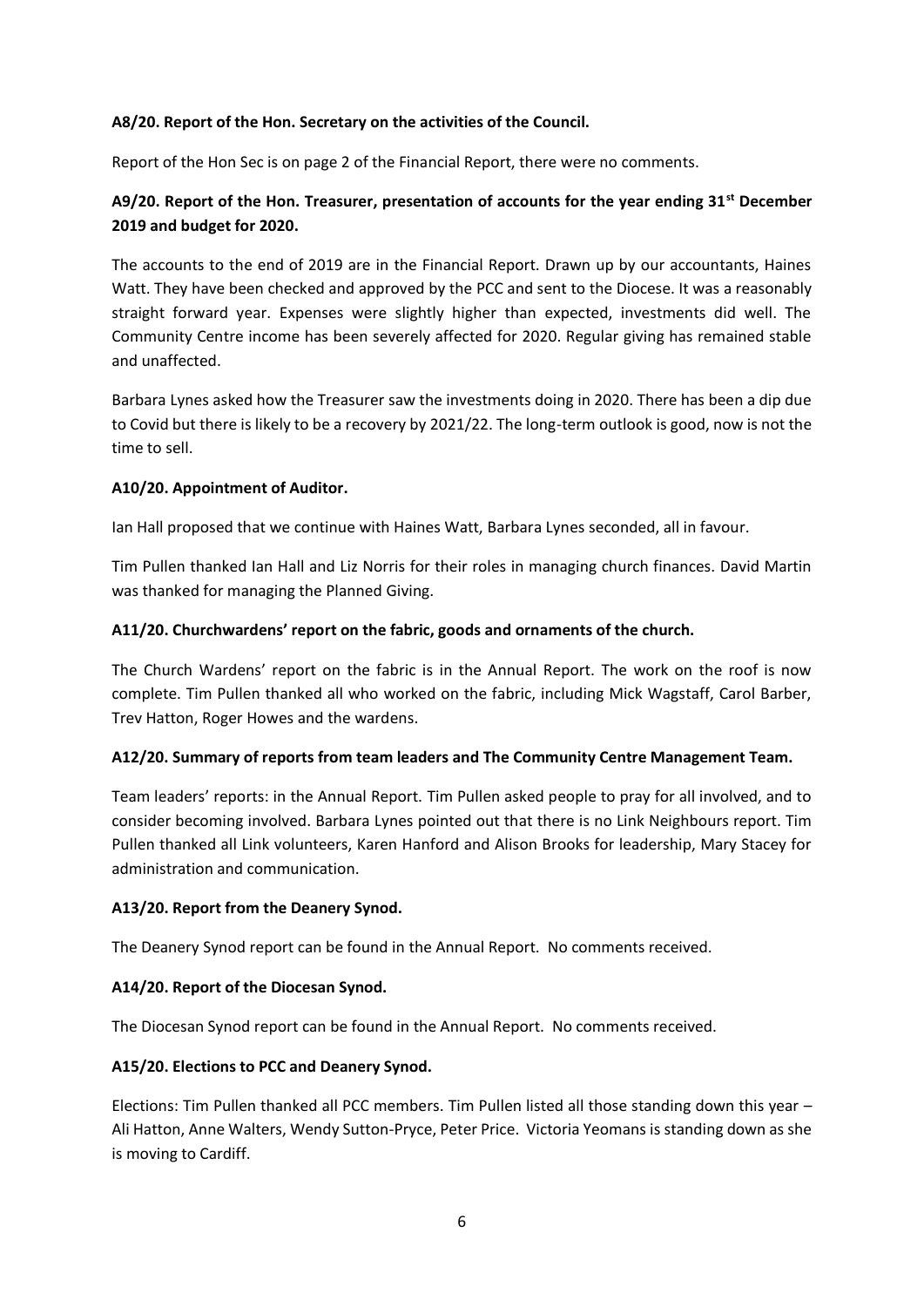Deanery Synod – 5 places, 5 nominations.

| Name                | Proposed              | Seconded                 | All in favour |
|---------------------|-----------------------|--------------------------|---------------|
| <b>Erica Bailey</b> | Elaine Thompson       | Liz Norris               | x             |
| Emma Twissell       | Sally Smith           | <b>Erica Bailey</b>      | x             |
| John Withers        | <b>Malcolm Stacey</b> | Mary Stacey              | x             |
| Kate Breckles       | Joan Williams         | <b>Rosemary Breckles</b> | x             |
| Charlotte Bolton    | Anne Walters          | Alison Hatton            | x             |

PCC – 4 x 3-year vacancies, 1 x 2-year vacancy (due to resignation of VY), 2 x 1-year vacancies (due to KB and ETw moving to DS). Only 3 nominations.

| Name                         | Proposed                      | Seconded         | All in favour |
|------------------------------|-------------------------------|------------------|---------------|
| Andy Holbrook   Anne Walters |                               | Kim Holbrook     |               |
| Sally Smith                  | Alison Hatton                 | Emma Twissell Lx |               |
| Catherine Fry                | Rosemary Breckles   Gemma Fry |                  |               |

## **A16/20. Election of sides people and welcomers, and vote of thanks.**

Tim Pullen thanked all who served in 2019 and all those listed for 2020. All those named were appointed by a show of hands.

## **A17/20. Date of the next Annual Parochial Church Meeting.**

The meeting agreed this would be decided by the new PCC.

## **A18/20. Any other business.**

None.

## **A19/20. Rector's review and closing prayers.**

During the year, the two curates moved on. Peter to St John's, Bilborough and Chris to Farnsfield. Both did much to contribute to the life of St Leonard's, especially to the music.

Tim Pullen thanked the following people:

David Thompson, Matt Green, Kerry Pashley and Roger Alton – Community Centre.

Carol Barber – works above and beyond her hours and job description. Pastoral care as well as administration.

Tim Pullen thanked Lindy Jones for keeping young families connected during the lockdown.

Refreshments – Josie, Penny, Jo and many volunteers.

Floral arrangements – Mieneke and her team.

Alison Hatton – card and gift to thank her for everything she has done as church warden.

Kate Breckles and Gill Moore for administration of the PCC.

Jo – keeps TP on the straight and narrow.

Ali Hatton thanked everyone for their support. Thanked Tim Pullen, especially for 2020!

Tim Pullen asked for prayers for Messy Church, restarting after a 6-month break.

Prayers and thanks for 2019.

Meeting closed at 1.25.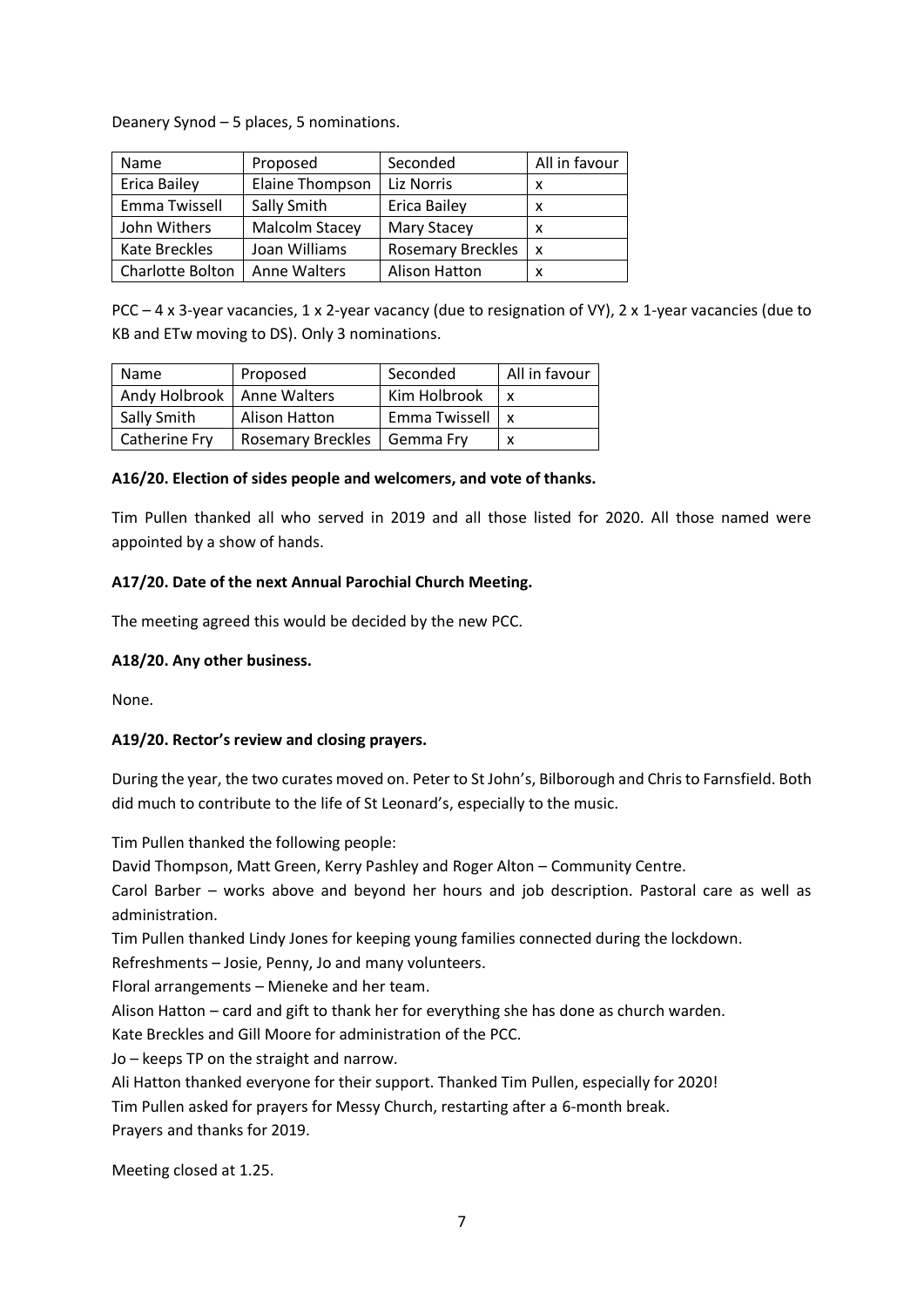## **Item 7**

## **Presentation of the Electoral Roll.**

The year opened with 307 (420 in 2019) names on the electoral roll. The Electoral Roll at 31/12/20 was 304. The figure I present at the APCM will be the number on the revised ER which will be different to the figure as at 31/12/20.

## **Erica Bailey, Electoral Roll Officer**

## **Item 8**

## **Hon. Secretary's Review of 2020**

The PCC has met six times this year, and the Standing Committee and Resources Team six times also. Key decisions made during the year included the following.

- The Adult and Children Safeguarding Polices were revised and adopted.
- Encounter commenced in February a new monthly service aimed at people wishing to explore Christian faith. Unfortunately, the Covid-19 pandemic and lockdown in March prevented any further meetings.
- A Governance Policy was adopted, documenting roles and responsibilities. This document has also been used as the basis for a more consistent approach to induction for new PCC members.
- A Financial Policy was adopted, documenting for the first-time existing practices.
- Following government regulations in relation to the pandemic and places of worship and Church of England guidance, we undertook a risk assessment as the basis of re-opening the church building. At all times, our approach since March was to follow guidance and re-assess risks regularly.
- We began reviewing our financial position due to the pandemic and the shutting of the Community Centre and reviewed the Budget for 2021 considering the ongoing impact of the pandemic.
- We chose an online giving process provider, which went 'live' in the Autumn.
- The broadband was upgraded to facilitate better streaming.
- An increase in our annual giving was agreed, across eleven charities.

Redecoration of the vestry and church office was agreed in 2019 and took place this year.

In the Autumn Kate Breckles stood down as Honorary Secretary after many years. On behalf of the council, I would like to thank Kate for her knowledge and guidance. Also, on behalf of the council, I would like to thank Gill Moore for her tireless work as our Minutes Secretary.

Mr Andrew Holbrook, Honorary Secretary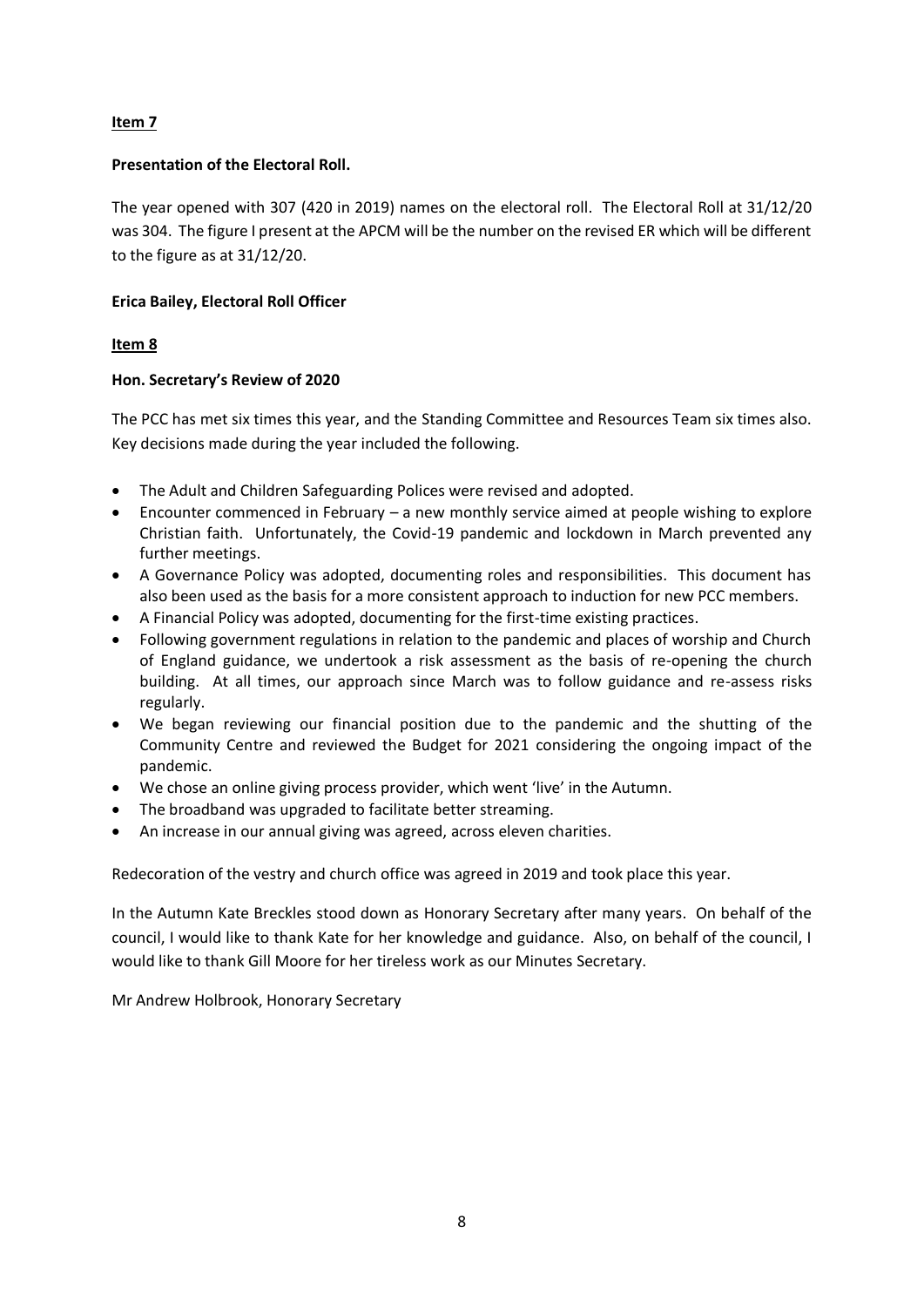#### **Item 11**

#### **Churchwardens' Report on Fabric, Goods and Ornaments 2020**

Firstly, an enormous 'Thank you' to Alison Hatton now that she has stepped down from her role as Churchwarden after 6 years devoted service. She made sure before she retired that I was well versed in all that was involved in the job so that I was able to pass on the information to Mike Smith, who agreed to take Ali's place. An enormous 'Thank you' to Mike for not leaving me on my own!

Over the past months Mike, together with the parish safeguarding officer (Rachel Higginson), has conducted a review of several aspects of safeguarding. This has included updates to the church website, implementation of a robust system for recording and monitoring safeguarding training, as well as significant progress in renewing expired DBS checks and training amongst those who either work with or have responsibility for young people and vulnerable adults.

The church building, of course, has been used far less than normal this past year because of the pandemic. The kneelers are piled in the vestry and the Bibles are stacked away. But there is still rigorous cleaning to be done after every short, socially distanced service. And for this a big 'Thank you' to Matt Green; and to the welcomers for wiping down door handles, etc.

And, as last year, a big 'Thank you' to Roger Howes for his ongoing care of the church roof, work on which is now complete (he says, "Until the next problem"!) Also supervised by Roger, minor interior decoration work was finished in 2020.

And thank you to Trevor Hatton, who is always around when there are DIY jobs to be done and for his artwork outside the church door bringing the Good News of God's kingdom to the whole of Wollaton.

The wooden notice board outside the church was in danger of collapsing every time the notices were changed so it has now been replaced with a metal board which should last for many years.

Finally thank you, as always, to our clergy and retired clergy for their inspirational leadership of our worship. And especially a massive 'thank you' to Tim who has spent many long hours enabling us to worship online when our church building has been closed.

Val and Mike

#### **Item 12**

#### **Summary of team reports 2020**

These reports come from each group reflecting on where God has been at work in the past year. Each group has also committed to one action for the next year to enable them to work towards one of the St Leonard's Priorities. All activities in the church are overseen by the PCC under the headings of Mission, Worship and Discipleship and reports are presented under these headings.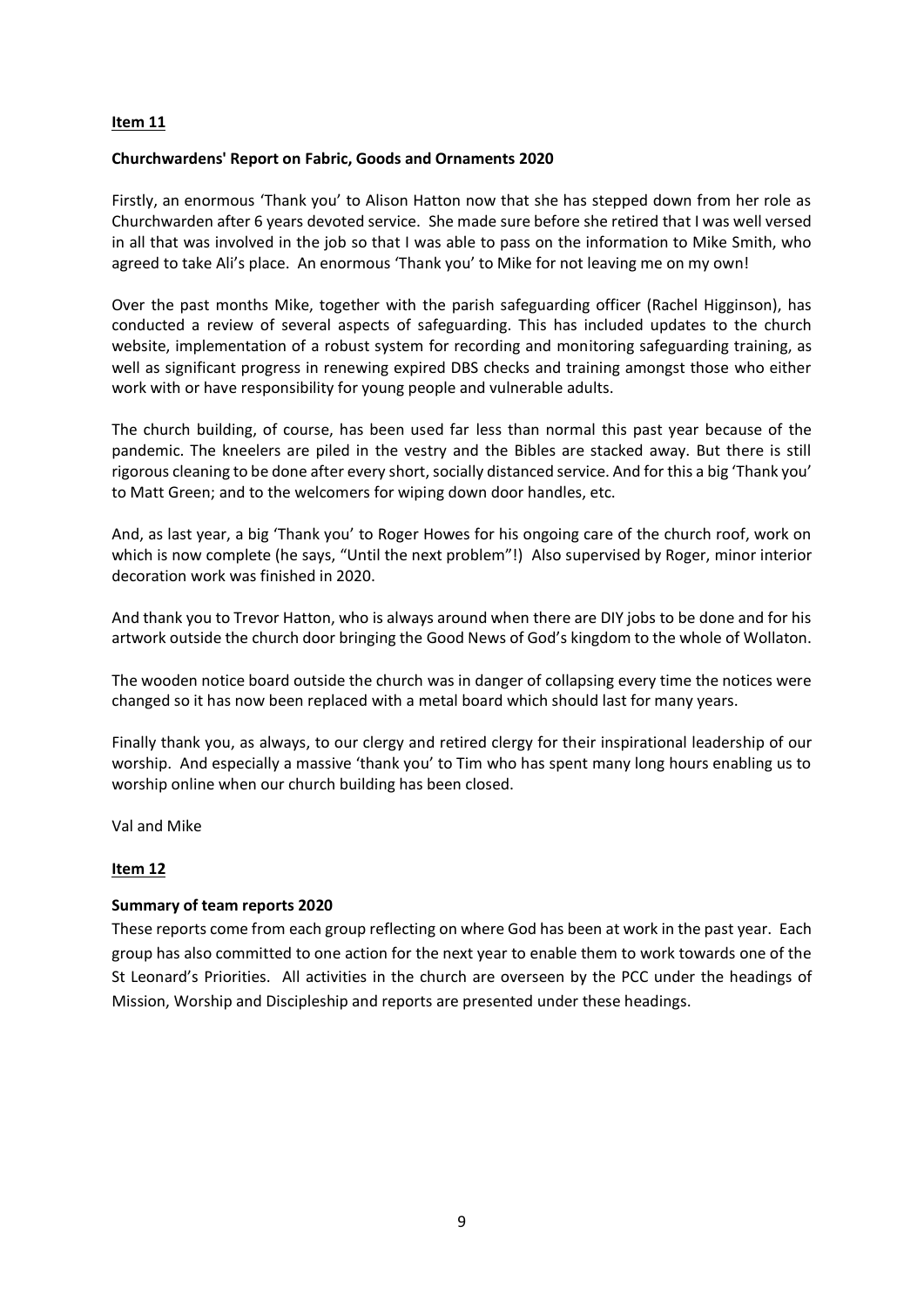## **Mission**

#### **Parent and Toddler Group**

God was at work in our group as we mourned the loss of our committed volunteer Sue. God was at work as we joined the country in closing our public space and learnt new ways to support and receive support from our closest neighbours. God was at work as we met and reminisced and dreamed and planned to meet face to face with families again. God was at work as the year ended and we were able to open a group for those with young non mobile babies.

## **Schools**

Despite the challenges God has provided us with opportunities to keep in touch with schools although we have been aware of the challenge to keep looking for ways of supporting all our local schools. God prompted us to organise "Christmas in a bag" for Firbeck School, including some activities and a book of the Christmas story, and a gift to bless the hard-working staff, and of course we have continued to pray for the schools throughout this immensely difficult year. God has also had his hand on the way we were able to use technology to deliver a Christingle act of collective worship to Fernwood, interacting with the class groups in Foundation and Key Stage 1, and to offer some recorded talks for Bluecoat Wollaton to use in their online services.

#### **Baptisms**

There were 12 baptisms during this period, some held at the 4.00pm service on Sunday afternoons. These included some older teenagers and adults. God is ensuring that new people are being brought to faith despite seeming difficulties.

## **Wollaton Care Group and Come for Coffee**

Neither of these groups has been able to meet due to Covid restrictions and concerns over those attending and the volunteers. Some informal contact has taken place with Group members and God has been at work in future planning.

#### **Contact Home and Away**

God has been at work in the prayers for our Mission Partners and partner organisations at these particularly challenging times. The group have given thanks to God for the substantial contribution for work in UK and overseas from the congregation – prayers, food donations and financial contributions. At the end of 2020, we have welcomed several new members to the group and are excited for renewed work to raise awareness of the campaigns, for prayer and to work with our Mission Partners and partner organisations.

#### **Dads n Kids**

Like so many others we have not met since Feb '20. None of the government guidelines have allowed us the freedom to get together. Due to broken laptop and loss of address book we have not been able to stay in touch other than through the WhatsApp Group, but we received only one response to messages sent out. The off time has given us time with God to review the purpose of DadsnKids and to realise that without the help of some younger men in the church, it is going to be difficult to get going again. Has God been active? Quite honestly, we've no idea: we will let you know next year. Hoping to restart in September, assuming we get the needed support.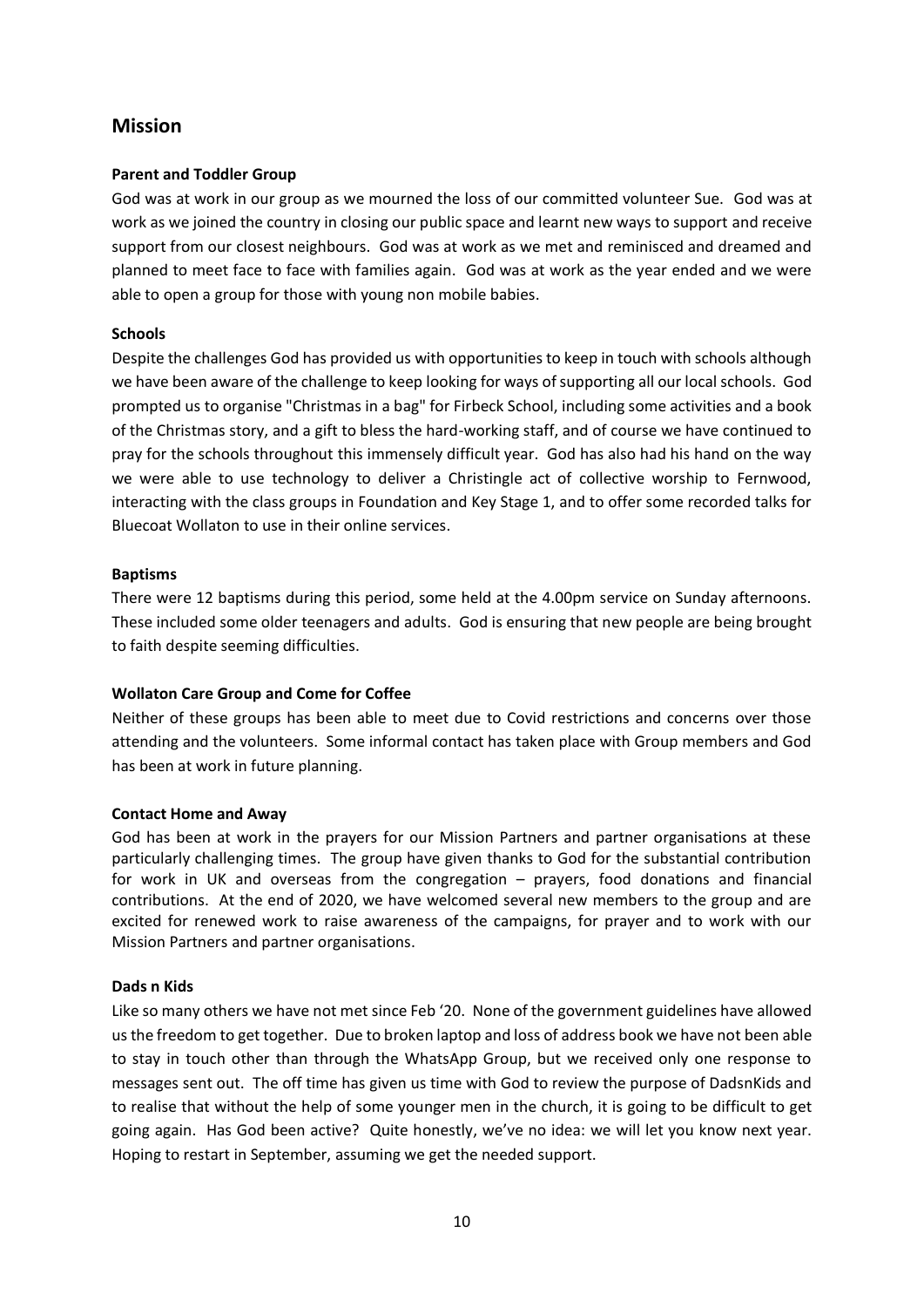#### **The Foodbank Volunteers**

We have given thanks to God for the valuable contributions of so many, at a time when there has been a need to feed an ever-increasing number of people from all walks of life during the Covid epidemic. Help from volunteers to prepare and distribute food bags and the overwhelming number of monetary gifts online and in person, have enabled us to provide for more families and isolated people than we could ever have envisaged. God has truly been at work in all this so Thank you all.

#### **Wollaton Link Magazine**

LINK reaches homes that do not contact their church through the internet, so it gives succour and support to many who are feeling isolated. Challenges of distribution and safe delivery have been overcome. The distributors have incorporated delivery as part of their permitted exercise – for which we give thanks.

#### **Uniformed Organisations**

Praise to God for links through technology. This has enabled groups to meet online and keep in touch with their leaders.

#### **Welcomers**

We thank God that he has provided those who have 'stepped up' to be a Welcomer during all the Covid restrictions and all that it has entailed. Many have been so grateful as this has enabled them to Worship in the Church building and see people, they have been apart from for so long.

#### **Weddings and marriage preparation**

God has been at work in the relationships we have developed with the couples as they faced the challenges of trying to organise weddings as restrictions have changed throughout the year. God enabled us to support some of the couples through incredibly stressful circumstances - a reminder to us of our calling to serve.

#### **Bereavement Team**

We have all experienced thanks and appreciation for the cards sent approximately one month after the funeral and for the phone calls that followed. It has enabled the bereaved to talk if they wished to an independent person and the fact they are being thought about and not forgotten after the initial round of sympathy. The bereavement service (usually in November) has always been well attended and it helped people to know others were in the same position as themselves. I am sure there were several people who would have liked a home visit had it been possible. However, friends among the congregation and particularly Carol in the office have played a big part this year. Surely God was helping us to continue with this work and in private prayer has comforted those who felt alone, but in fact, were not alone.

#### **Wollaton Churches**

The Wollaton Churches Committee had a somewhat different year from usual. Unable to send out Easter cards and Christmas cards to the community to publicise the services of all the churches and to indicate how support could be accessed, the Committee had to find a different way of making God's love known. Carols Round the Pump became a walk round the parish with people standing at their doors and putting posters in their windows. United services could not take place in the churches, but two were Zoomed. Churches mounted displays outside their buildings to catch the eyes of passersby. All this was a proof to church members and the general community that God was at work in Wollaton.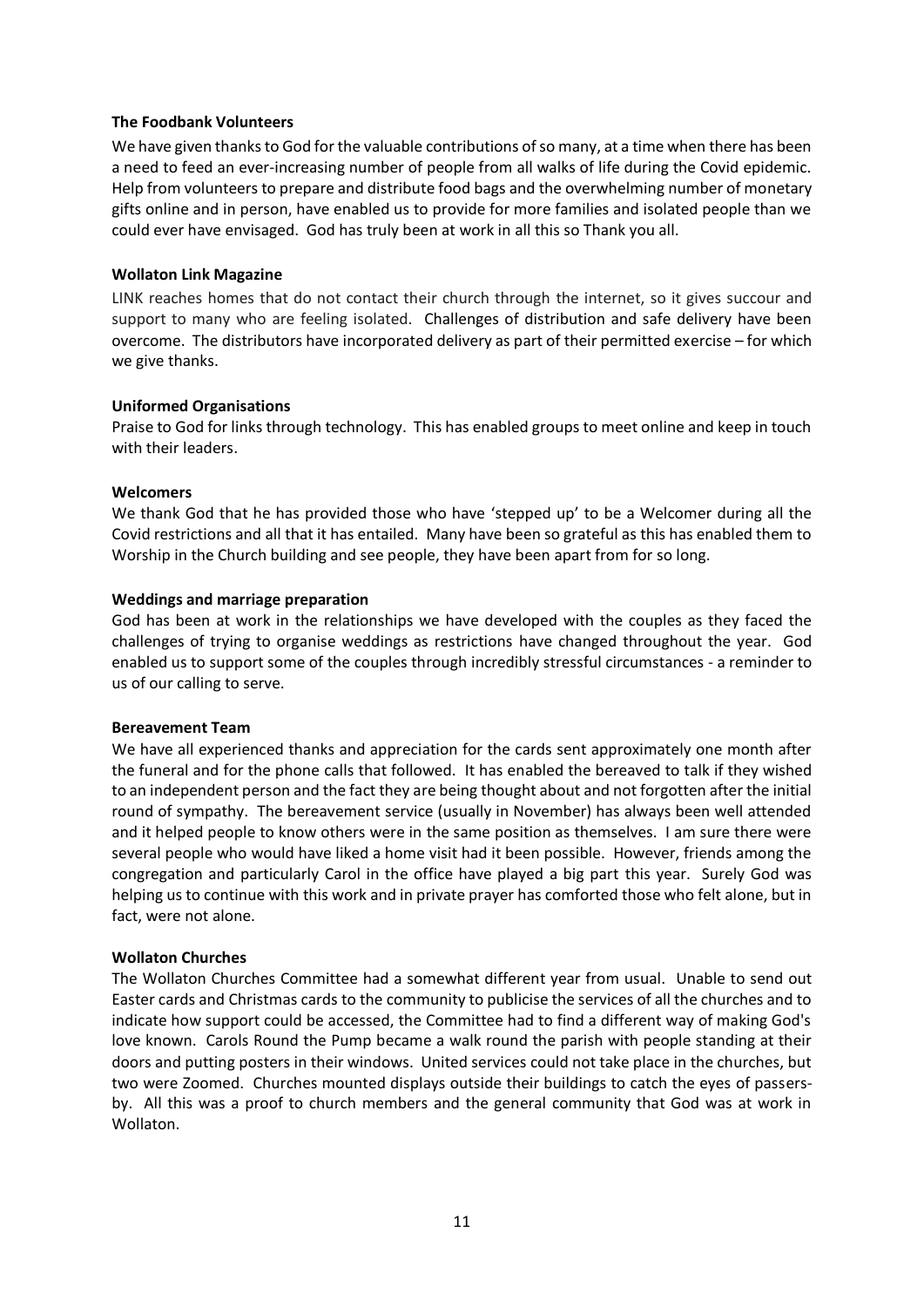#### **Mission Possible**

God has been alive and working in our Community during the pandemic, inspiring many to deeds of kindness and concern for others. Helping us to get to know our neighbours. sometimes for the first time. Volunteers have stepped up to deliver food where necessary and foodbanks have adapted to feed those in need. We have managed to stay strong in our own faith through prayer, by joining together for worship on Zoom and keeping in touch with our link friends. Preparations are also underway for the next stages of our collective Mission. Moving out from the comfort of our Church building and taking the Good news of Jesus into lesser-known areas of our Parish. A mission for the whole church here in Wollaton. Please pray for our community and all that is in store for us as we return to some sort of normality in 2021.

## **Discipleship**

Although some aspects of being a disciple were not physically possible in 2020, there are many signs that God has indeed been at work among us in many ways. Those aspects that have required close physical contact have not been able to be maintained, so Home Communions and Pastoral Visiting in their usual forms have not been possible. However, we can see God's hand in the ways of service and discipleship that we have been able to carry out.

## **Pastoral Visiting**

Again, this has not been possible in the normal way, but a lot of work has gone into keeping in touch with others, including the relatives of those of our Church family who are in Care Homes. There has been a wider use of prayer ministry offered in phone calls which has been greatly appreciated. We see God at work here in expanding and introducing Prayer Ministry in a very new and innovative way. Fellowship and communication have been maintained as well as an outward looking mission.

#### **Children and Young People**

- We have seen spiritual growth in long standing members in the way they are building confidence to pray and share their understanding when discussing stories with the group. God is at work with us every week as we plan and lead the sessions.
- God has been at work through our committed, encouraging, and dedicated CYP leaders and helpers who have amazing gifts. The children are always engaged and have fun.
- God has been as work in our leaders and helpers, with their willingness to adapt to a new way of working and delivering groups virtually from 23<sup>rd</sup> March until the end of the year.
- God has been at work through our group members who have grown in confidence and have wanted to contribute by appearing in videos and services for the wider services including a virtual nativity. This has provided a good link with the online congregation and children's groups.
- God has been at work with supporting communication with the leaders and helpers and together we have found new and interesting resources.
- God has been at work when parents have also engaged with the online groups, this has provided opportunities to build relationships, support one another and provide a whole family approach to living for Jesus.
- God was at work when we have experienced the children teaching us new things such as using technology whilst providing patients with each other through technology issues.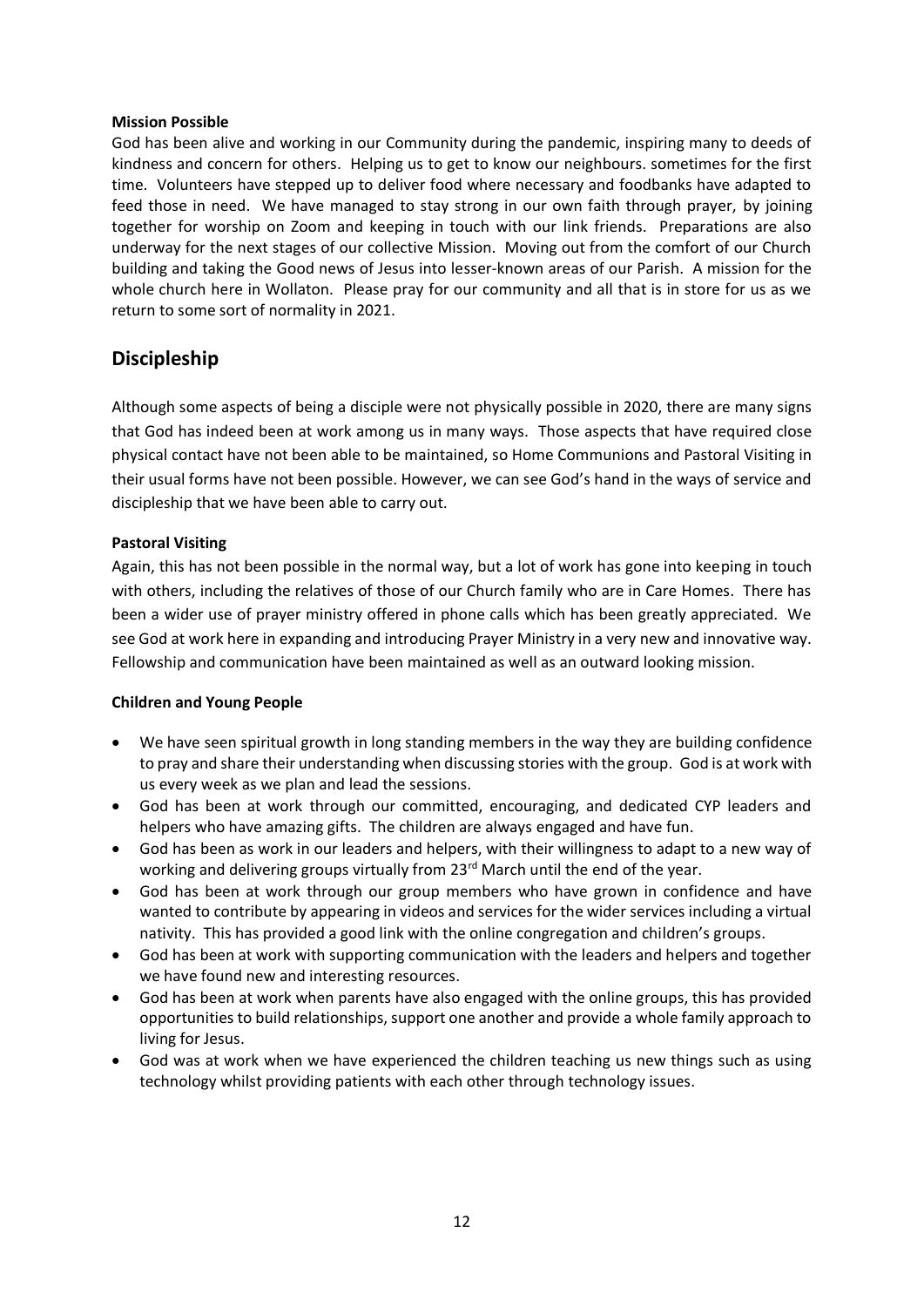#### **Connect Groups**

In summary: we have seen God at work sustaining the members of the groups facing vastly different circumstances and been encouraged by hearing from each other about how we have experienced God with us through the challenges. Sharing in our Connect Groups has reminded us of how God works through the everyday circumstances of our lives, and we have been encouraged by the way God has spoken to us through the bible passages we have looked at together.

## **Robert and Liz Norris' Connect Group**

THG, run by Robert and Liz Norris, has operated on Zoom for most of 2020. They have felt blessed to be able to meet regularly – albeit virtually- to enjoy fellowship and encourage one another through reflecting on God's Word, using BRF Holy Habits and Advent material. It was also good to have a couple of in-person gatherings in Robert and Liz's garden in the summer (keeping to the rule of 6 of course!).

## **Trev and Ali Hatton's Connect Group**

Trev and Ali's Group have been very aware of God's provision in enabling the group to meet via Zoom. For those who could not meet on Zoom contact has been maintained by phone and personal contact when possible. Again, Psalms were found to be both wonderfully enlightening and challenging in Zoom meetings.

## **Pete and Erica Bailey's Connect Group**

This Group meets on alternate Monday evenings, led by Pete and Erica Bailey and managed to meet face to face twice before lockdown! The time spent together in Zoom meetings has been important for fellowship in the whole group. The group has looked at a variety of material, including the life of Paul, aspects of Fellowship using the BRF Holy Habits resource and looking at Christian faith in art. The group has also experimented with different ways of praying and prayer requests are shared on the group's WhatsApp.

#### **Tim and Jo Pullen's Connect Group.**

We met on alternate Tuesday evenings through most of the year. We have seen God at work sustaining the members of the group facing very different circumstances and been encouraged by hearing from each other about how we have experienced God with us through the challenges. Sharing in our Connect Group has reminded us of how God works through the everyday circumstances of our lives, and we have been encouraged by the way God has spoken to us through the bible passages we have looked at together in BRF Holy Habits resource and a series on Psalms.

#### **Off the Point**

God has been at work in Off The Point by encouraging members to keep in contact and support each other through WhatsApp, phone calls and Zoom meetings. More recently the group has seen God encouraging and reminding of His love and faithfulness as the group have shared in Bible Study, looking at the Psalms, which they have found to be a real blessing.

#### **Lead Links**

God ensured that a network of people linking the Parish was already in place before Lockdown. The structure of this pastoral scheme had been established so people were already used to keeping in touch with each other. God's work has also been seen in the willingness of people to keep up regular contact with their Link people and this has been a great help for many, especially those who have been unable to get out at all.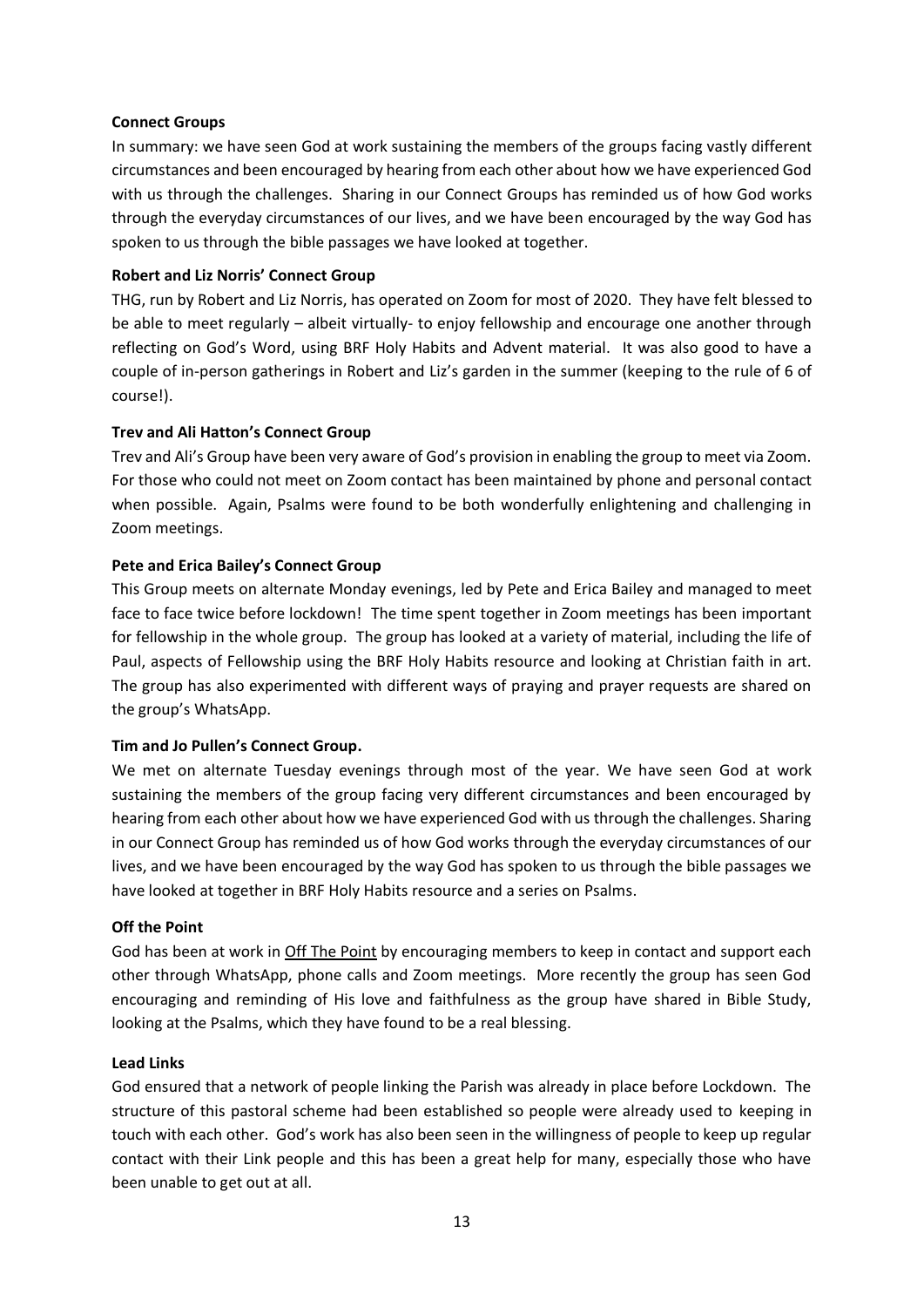## **Worship**

## **Cleaning Team**

Hopefully, the team will be able to continue when services resume following the lifting of Covid related restrictions and under the new leadership of Alison Hatton.

## **Messy Church**

God has been powerfully at work in Messy Church in 2020. We had a troubled and wobbly start to the pandemic using Facebook which did keep some contact and gave families activities and a celebration each month, and certainly taught the team a huge amount about trust, faith, patience, and technology as well as keeping them meeting and praying together on Zoom. Fortunately, God then gave us the courage to abandon using Facebook for communication and to use Messy Church bags instead. This had given us the amazing opportunity to meet with 30 families each month on their doorsteps and have intentional conversations with adults and children. God has given us the courage to ask families if there was anything our prayer team could be praying for, and they have been open in their responses. At 2 face to face sessions in the autumn families worked together exploring the gospel as families, which was God enabling our long-held dream in a totally unimagined way. For the first time in our history God has given us 6 youngsters who will be starting secondary school in September 2021 and we are looking at how we help them continue to grow as disciples. Some of these youngsters God has kept faithful for many years, and some were new to Messy Church in 2020. The smaller core planning team have grown closer to each other and to God as we have learnt to rely on him when going forward has seemed impossible, and we are grateful to those who have held us in prayer throughout the year. Many parents thought Christmas would be cancelled and so were delighted when Mary and Joseph and Donkey landed on their doorsteps (but not as excited as the children). Though Mary, Joseph and Donkey were not able to stay overnight, families experienced the love of Jesus visiting them in some very tough times.

## **Thy Kingdom Come**

God was at work in giving people the vision and imagination as to how we could still take part in TKC despite lock-down. God used the materials to connect with several people across the parish. Through the 24-hour prayer vigil people were enabled to engage with prayer, often in a new way: it was particularly encouraging to have members from other Wollaton churches taking part.

## **All Together @10**

God has been at work:

- in encouraging us to explore new ways of "doing" worship and "being church".
- in providing technology that has allowed experimentation with different media, and in gifting us with the skills necessary to use it.
- through the use pre-recordings and video clips the children and young people have been able to contribute in new ways that encourage us all.
- in Zoom services which have allowed people to join our worship from across the country (and the world!) which has been a real blessing.
- in the use of "break out" rooms that have encouraged fellowship and support between those who may not normally meet (or who attend different services).
- in strengthening our sense of what it means to be the Body of Christ together.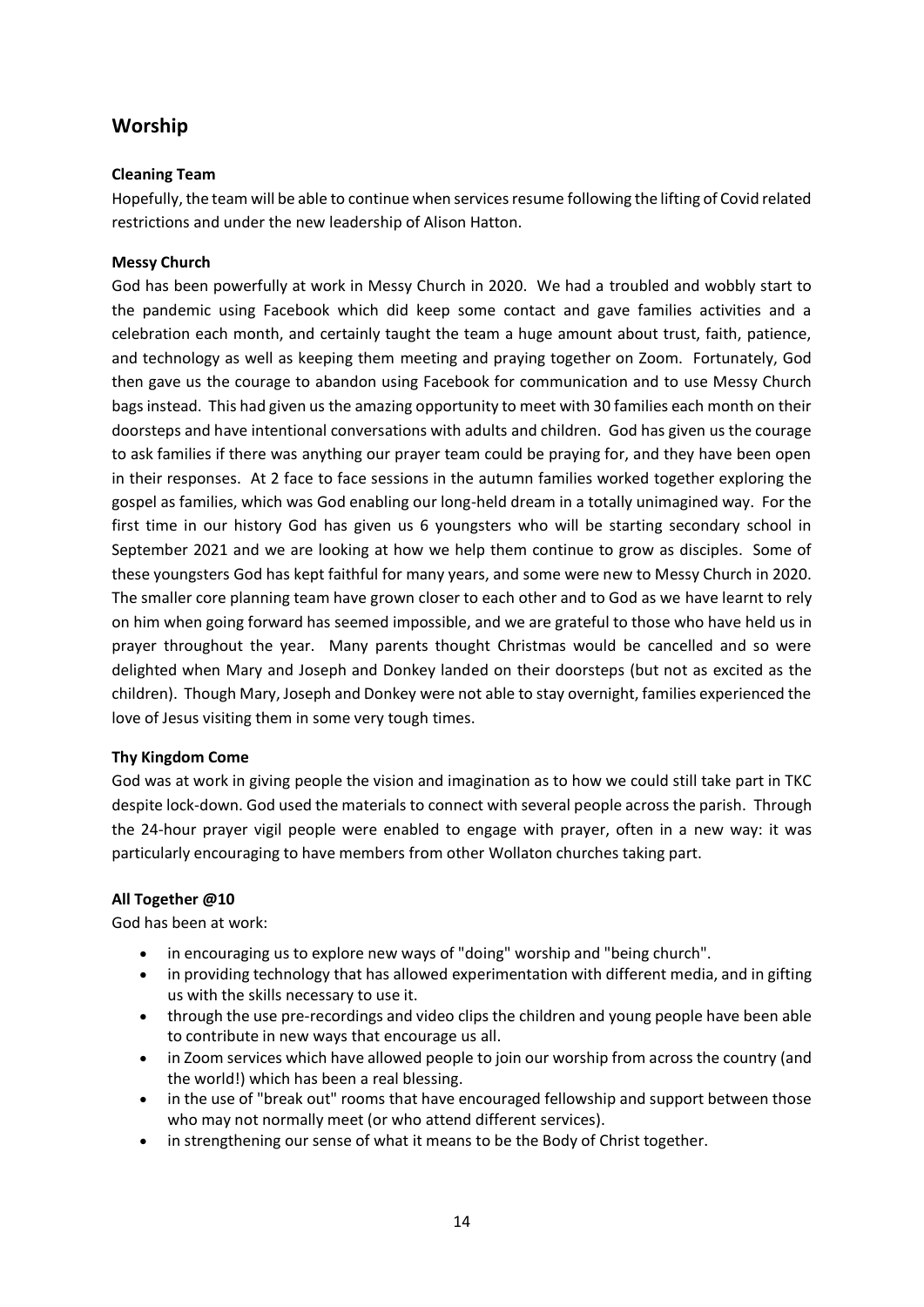#### **Readers Report**

The readers who can access our online services have been wonderful throughout 2020. We never missed a service! Everybody changed seamlessly first to recording readings then to reading live online. Readers also were willing to read at Sunday afternoon services. So, a great big thank you to our wonderful team and to our God for giving us the technology to make it work.

#### **Worship Band**

It was the third Sunday in March just over a year ago, that I realised that we would not be able to play in church, for quite some time. Then into the first lock-down, I found myself compelled to continue to play and sing the worship songs I was familiar with and some new ones I had been wanting to learn. Two or three months into lockdown, it was Tim who asked if I could record a song for the service on Sunday, which is really what I felt I was being called to do. At this point, I had to just put my trust and thanks in God, as I was out of my comfort zone, had never recorded anything before, and chose the song Consuming Fire (There must be more than this) and among the words, "Spirit of God, we wait for you, fan into flame, a passion for your name, Lord have your way with us". So, now I do my best to listen and continue with the band, taking encouragement from Tim, Jo, Karen, and others.

Special thanks to Pete Butcher, who has made sure we rehearse every week, since it was deemed possible to meet and to Trev Hatton and Gemma Whiley for making possible all the songs we played over Christmas. More recently, we have had help on vocals from Emma Scothern, which was much welcomed and enjoyed.

As a band, we do feel very privileged to be able to serve in this ministry, in thanks and praise to God, a calling which is rewarding, fun, but also can take some time - so huge thanks also, to Ali, Katie, Catherine, and other halves who can spare their band members to come out to play!

It does seem sometimes hard to remember, the last time we played as a band for a service in the community centre, or the church, but what I do remember, is Mike Smith pitching up early to help set up, drive the mixing desk, and help take down, a lot of hard work, which I am sure God had a hand in too, but thank you Mike.

## **Choir and Music Group**

There is little to report this year as we have not met for rehearsals nor services. Contact on a mostly one/two weekly basis has been by email about events, Notes from the Director of RSCM, local news of services, topics for prayer, etc., and phone calls. On-line RSCM services and festivals were enjoyed by several members of both choir and music group.

A longing to be able to meet, rehearse and worship together is regularly expressed by many and we are all praying and looking forward to the time when that can become a reality. It would seem that with expressions of a sense of loss without the opportunity to meet, that God is bringing home to us the importance of fellowship and community and being together in our activities and especially our worship and that in so doing we serve Him and each other.

#### **Banner Group**

God inspired us to create the handmade Nativity scene with two knitted sheep and the also knitted 'Twelve Days of Christmas' in church, which gave pleasure and hope to lots of people around Christmas. We were blessed to have help from a few extra members of the church and resources with this Nativity.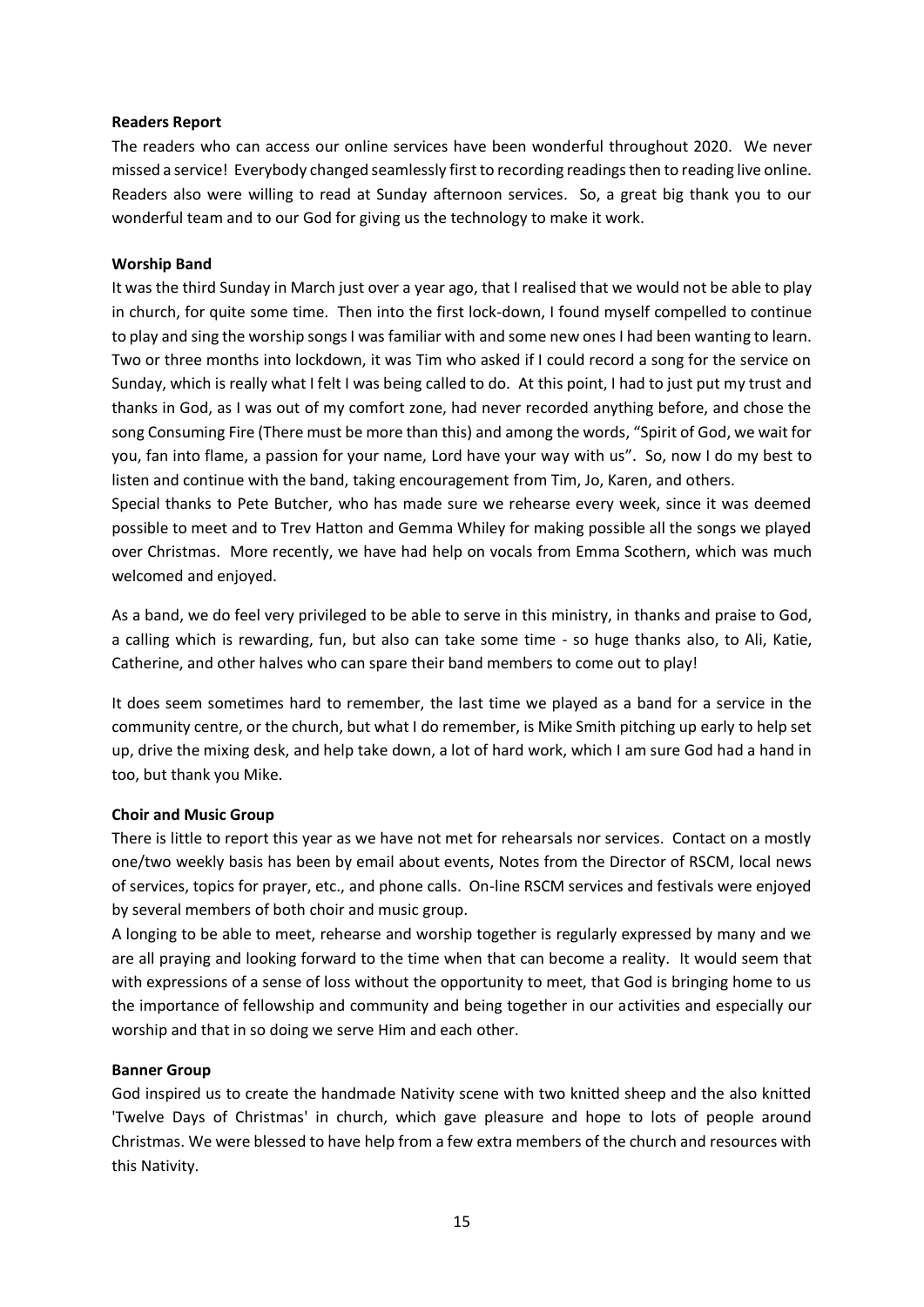We thank God that the group's 4 members still could support each other via email or phone and last summer even to meet up in the garden.

#### **Flower Arrangers**

As we could not arrange flowers in church, we still were able to support each other by phone or face to face in good and sad times. We thank God that we were able to put the Lenten Cross outside the church this Easter 2021, which was brought alive by so many posies!

#### **Handbell Ringers**

Sadly, we have not been able to meet and ring the Handbells. We thank God that we were able to keep contact via our What's App group and gave each other hope for the future. We supported each other in good and sad times.

#### **Church Office**

This year has been challenging for many but also exciting in the office where I have had some truly clear and meaningful conversations via my 'church office window'. Not only with parishioners already known to me but also other callers. People specifically calling up to see me regarding prayers for their loved ones where I have been able to further my conversations. One person comes to mind who during Covid has chosen to come to a service when we have been able to hold them in church and is talking about being more involved. Feeling blessed and much to be thankful for.

#### **Mother's Union**

The Mothers' Union is a worldwide Christian Charity Organisation under the auspices of the Church of England. It is based on prayer and aims to support family life. Meetings start with a short service, then usually a speaker, followed by refreshments and fellowship. There are interesting Members and Friends Days, and services where we meet up with members from other branches. The year started well with an Epiphany Service, led by the Rector. This was followed by our AGM. We were able to meet in February and March, and to attend a Members and Friends meeting at which we bid farewell to Bishop Tony and Mrs Lucille Porter, a former Diocesan President. April and May were spent coming to terms with the shock of lockdown before, in June, our wonderful Branch Leader, Patsy Fletcher, introduced a newsletter with prayers, a quiz and a colouring sheet, to replace our monthly meetings. We were unable to hold a cake sale or a coffee morning to support MU projects at home and abroad. Members have seen God's gifts given to the leaders in the imagination and creativity they have shown in the production of the Newsletter and the fellowship encouraged by mutual support and regular phone calls by members to each other. On a practical level we were able to give the Police Aid Convoy knitted hats, teddies, and blankets. The Children's Society Boxes were collected and counted. We would love some new members to share our fellowship and support our work. You do need to be a baptised Christian, but you do not have to be a mother or married or a woman.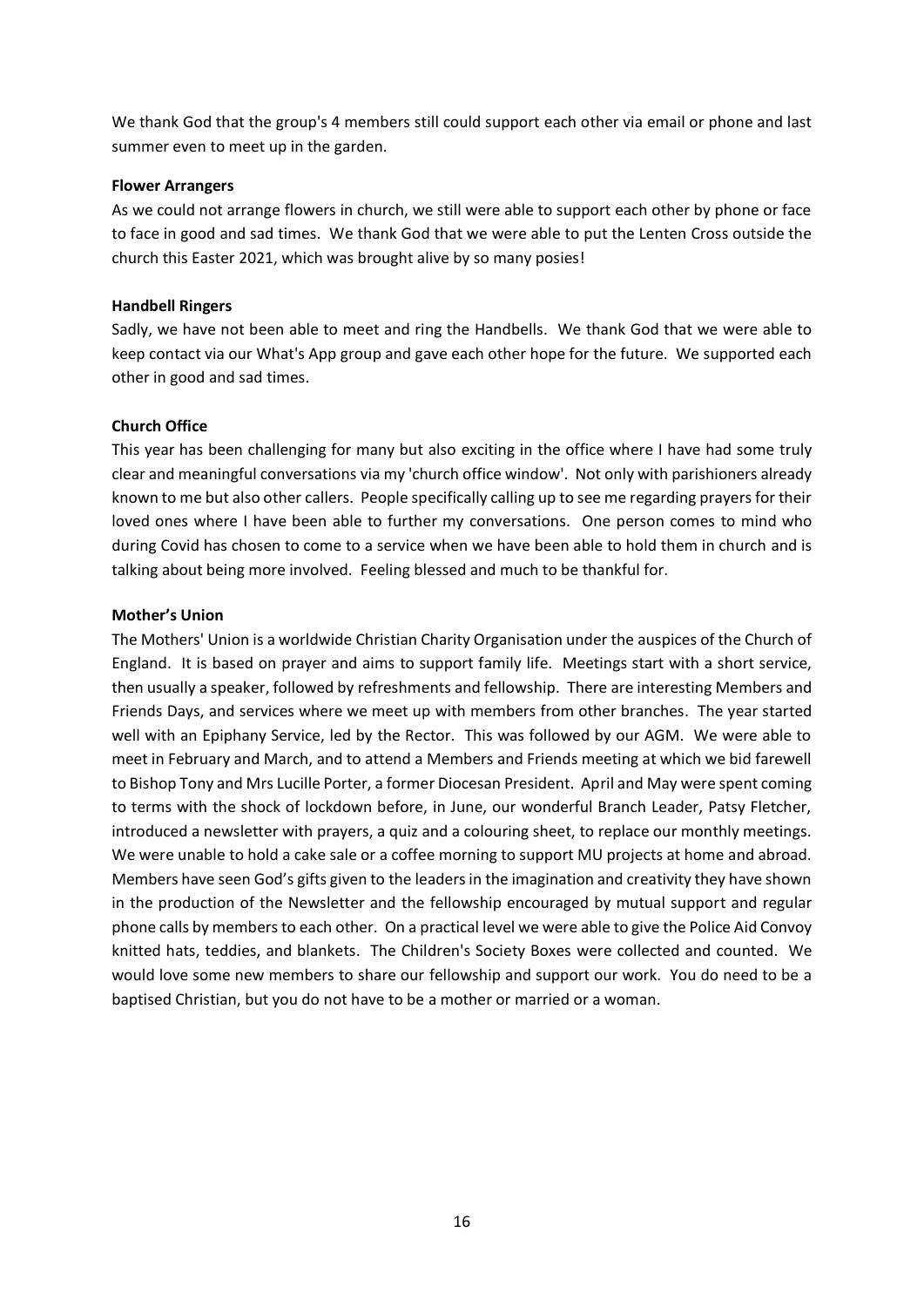## **St Leonard's Community Centre Wollaton**

## **1. SUMMARY**

We closed the Centre on March 17<sup>th</sup> 2020 due to Covid-19.

Now, throughout May 2021, we are seeing a steady and encouraging rise in bookings and enquiries.

Larger groups that generally comprise the slightly more elderly members, for example Probus, Historical Society, Day Time Voices, UAE etc, are understandably more cautious. I expect these groups to return after the summer, providing everything goes well.

## **2. MANAGEMENT COMMITTEE**

The SLCCW Management Committee has not met since the Centre was closed, although I have kept members updated with the occasional 'newsletter'.

The committee is made up as follows:-

Matthew Green – Caretaker & cleaner Kerry Pashley – Office Manager David Thompson - Chair of SLCCW Management Committee Roger Alton – Treasurer John Tordoff – Community Manjit Kaur-Jones – Community Tim Pullen – PCC

#### **3. ACCOUNTING**

There has been no hire income since mid-March 2020.

We entered lockdown in March 2020 with a bank balance of £31,197. At 13<sup>th</sup> May 2021 this balance stands at £17,486, a drop of £13,711 over the Covid period to date.

## **4. STAFFING**

Our paid staff have been on the government's furlough scheme since its inception. We continue to claim a portion of their wages through the scheme.

## **5. H&S**

As the Centre opens up, we continue to work to make it Covid-safe. We have on-going risk management protocols, based around Government advice.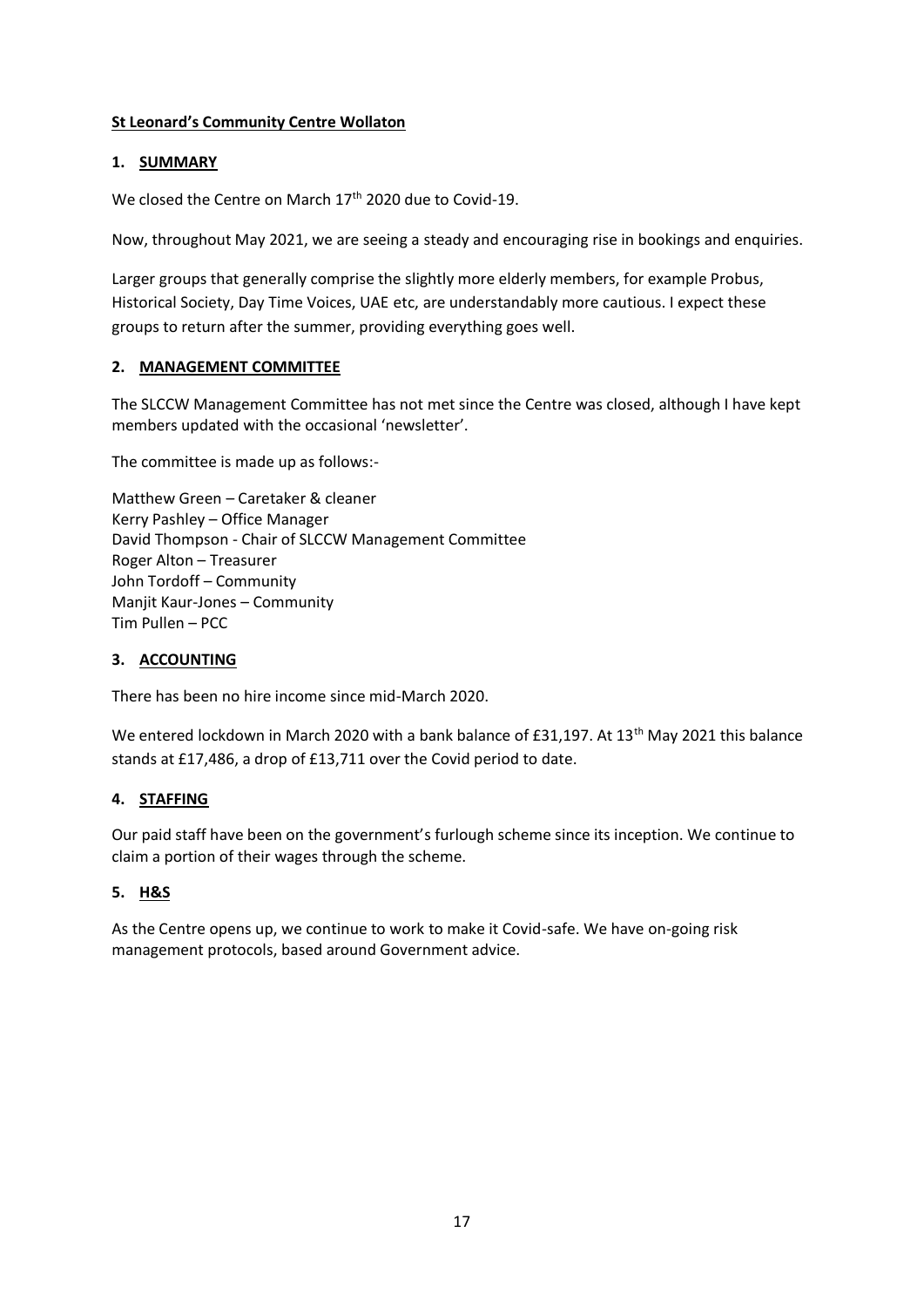## **Item 13**

#### **Nottingham North Deanery Synod Report**

Due to the unprecedented year, we only held one Deanery Synod during 2020 and this was on 13<sup>th</sup> February at St Leonard's in Wollaton. We were joined by Revd James Halstead who shared about "Whole Life Discipleship" and the opportunities for thinking about this further and training in the Diocese. We also gave out a small gift to every parish to thank them for their generous giving in 2019.

As always, we welcomed some new people and said some fond farewells. We said goodbye to Lydia Cartwright at Stapleford and welcomed Jess Savill, Anna Clarke and Lydia Corbett to the Woven group of churches.

Our Deanery Prayer meetings have also continued the first Tuesday of each month on Zoom. The Synod would like to thank all churches for your generous and faithful giving during 2020. We may not have achieved payment of the full 100% of our parish share allocation but 93.1% in these difficult circumstances was fantastic! We are looking forward to 2021 and hope to have the opportunity to meet again in person in July.

## **Item 14**

## **Diocesan Synod Report**

The Diocesan Synod is the main policy-making body of the Diocese and met twice remotely during 2020.

As well as the normal reports on finance, education and mission, particular attention was given to practical issues relating to the Covid pandemic.

Bishop Paul addressed both Synods, concentrating his thoughts on the effects of the pandemic. In April he expressed heartfelt gratitude to all responding to the coronavirus across the diocese and thanking churches for their kindness and creativity in providing pastoral care and spiritual encouragement. In October, Bishop Paul urged us to be outrageously hopeful, compassionate, outwardly focused and willing to take faith-based risks with wisdom and courage. He further added that churches cannot and should not expect to return to the same former patterns of ministry after the pandemic.

The Diocese, including the North Nottingham Deanery Woven churches, continue to receive significant funding from the national Strategic Development Fund to support the Diocesan vision of 'growing disciples wider, younger and deeper'.

Roger Howes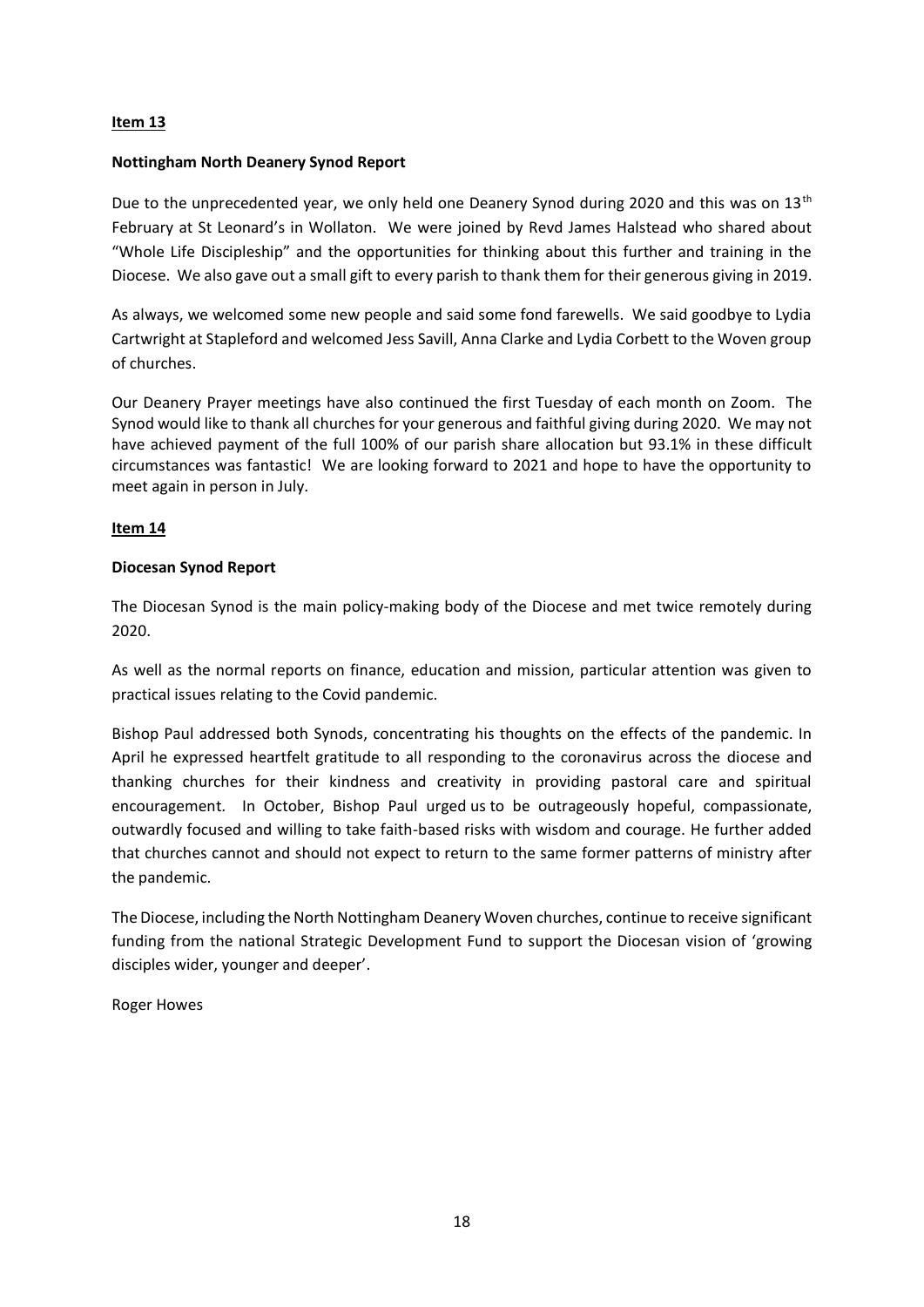## **St Leonard's operating budget 2021 (excl. special appeals & SLCCW)**

| Income                     | 2019   | 2020   | 2021   |
|----------------------------|--------|--------|--------|
| Collections                | 5000   | 5000   | 2000   |
| Appeals (specific purpose) | 1400   | 1400   | 1000   |
| Planned giving             | 170000 | 160000 | 150000 |
| Other income               |        |        |        |
| Fees                       | 8000   | 8000   | 6000   |
| Investment                 | 4500   | 4500   | 4000   |
| Monuments (investment)     | 50     | 50     | 50     |
| Fundraising                | 1500   | 1500   | 1000   |
| Parent and toddlers        | 4200   | 4200   | 2000   |
| Publications               | 100    | 100    | 50     |
| <b>Total income</b>        | 194750 | 184750 | 166100 |
|                            |        |        |        |
| <b>Expenditure</b>         | 2019   | 2020   | 2021   |
| Parish share $1$           | 114000 | 117000 | 117000 |
| Giving $2$                 |        |        |        |
| Overseas                   | 3750   | 3500   | 3200   |
| Home                       | 4250   | 4470   | 4300   |
| Appeals (specific purpose) | 1400   | 1400   | 1000   |
| <b>Church costs</b>        |        |        |        |
| Gas                        | 3500   | 3500   | 3000   |

Insurance 3900 3900 3900 3900 Maintenance 2000 2000 2000 2000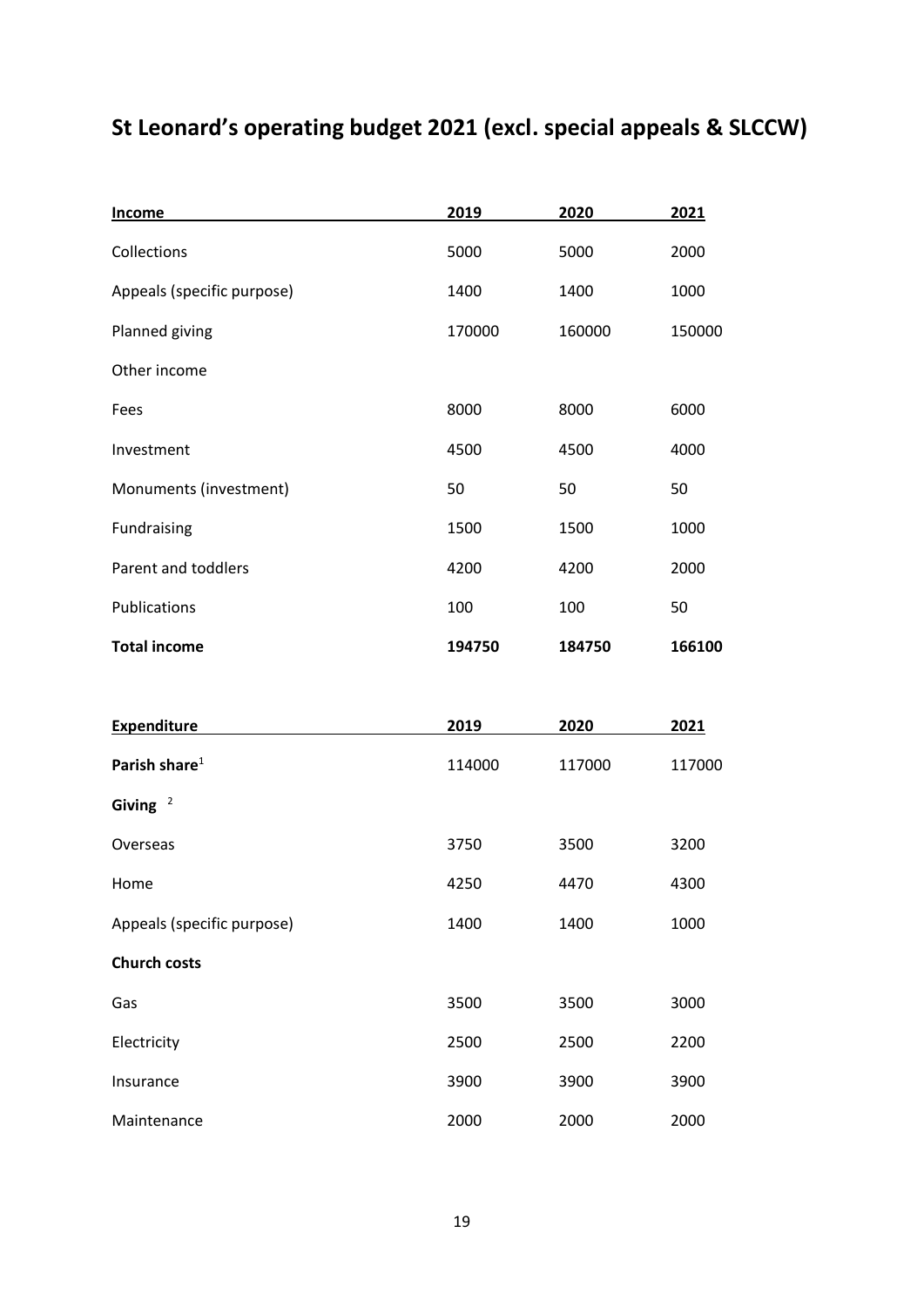#### **Other costs**

| Surplus/(deficit)    | 3950   | (E9420) | $(21300)^4$ |
|----------------------|--------|---------|-------------|
| <b>Total</b>         | 190800 | 194170  | 187400      |
| Security             | 1000   | 1000    | 1000        |
| Mission and outreach | 3000   | 3000    | 1500        |
| Youth work           | 2000   | 2000    | 2000        |
| Parent & Toddlers    | 2500   | 2500    | 2000        |
| Audit fees           | 3000   | 3000    | 3000        |
| <b>Wider links</b>   | 500    | 500     | 200         |
| Contact              | 500    | 500     | 500         |
| Pastoral             | 200    | 200     | 200         |
| Ministry             | 100    | 100     | 0           |
| Fabric               | 5000   | 5000    | 5000        |
| Administration       | 4000   | 4000    | 3000        |
| Worship              | 4000   | 4000    | 2000        |
| Clergy               | 3000   | 3000    | 3000        |
| Salaries             | 222003 | 22600   | 22900       |
| Community centre     | 4500   | 4500    | 4500        |

 $1$  The Deanery share allocation for 2020 has been increased to £117,000 figure for 2021 not yet available

 $^{2}$ giving has been agreed by PCC as a fixed % of regular giving income.

<sup>3</sup> figure adjusted to reflect actual salary costs and annual increases based on predicted annual increment

4note in addition that the community centre is forecasting a deficit of  $\simeq$  £25000 for 2021. There is a possibility some of this will be offset by support from the Diocese. The salary figures used do not include any element of reimbursement for furlough schemes.